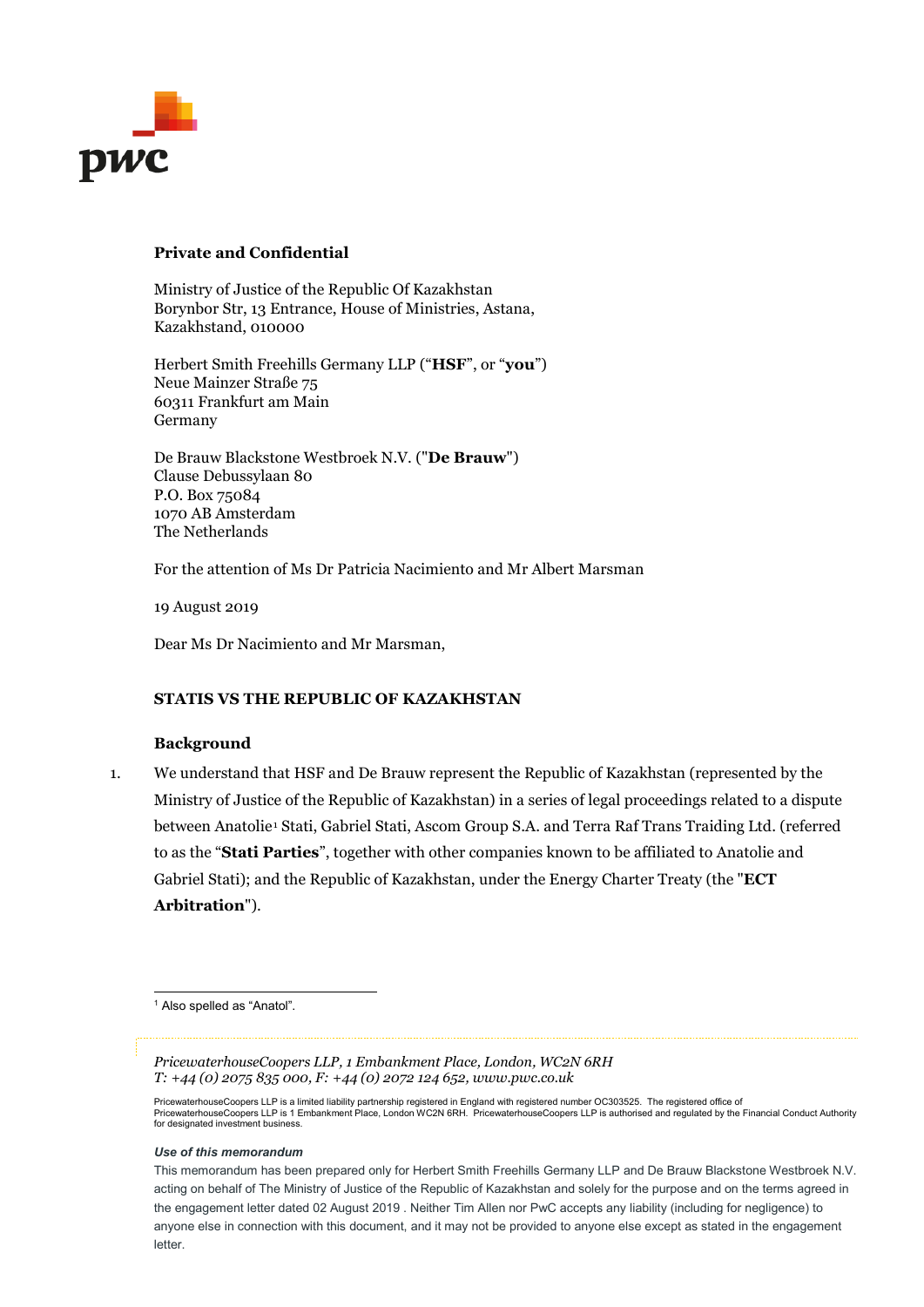

- 2. The dispute relates to the Stati Parties' Kazakhstan-based companies Tolkynneftegaz LLP ("**TNG**") and Kazpolmunay LLP ("**KPM**"). Amongst other things, TNG was involved in construction of a liquefied petroleum gas plant ("**LPG Plant**") in Kazakhstan. We understand that construction of the LPG Plant stalled in [2](#page-1-0)009, and it was never completed.<sup>2</sup>
- 3. On 19 December 2013, the Stati Parties obtained an arbitral award issued by a tribunal of the Arbitration Institute of the Stockholm Chamber of Commerce (the "**Tribunal**") of around USD 500 million against the Republic of Kazakhstan (the "**Award**" and the "**Awarded Amount**"). The Tribunal awarded USD 199 million in damages to the Stati Parties in respect of the LPG Plant ("**LPG Quantum**").
- 4. Since the date of the Award, the Stati Parties have commenced proceedings for enforcement of the Award in a number of jurisdictions (the "**Enforcement proceedings**"), including in the Netherlands (the "**Dutch proceedings**").
- 5. The Republic of Kazakhstan is contesting the enforcement of the Award claiming that it had been procured by the Stati Parties by fraud. The Republic of Kazakhstan refers to, inter alia, the costs allegedly incurred in relation to the construction of the LPG Plant in Kazakhstan by TNG, which it submits were significantly and fraudulently inflated.
- 6. In determining the LPG Quantum of USD 199 million, the Tribunal relied on an indicative bid submitted in a controlled auction by a state owned entity KazMunaiGas Exploration Production JSC ("**KMG**" and the "**KMG Indicative Bid**") on 25 September 2008.[3](#page-1-1) The KMG Indicative Bid represented a "*preliminary non-binding offer*" "*contingent upon further due diligence*" in respect of the acquisition of 100% of the ordinary shares in KPM and TNG.[4](#page-1-2) It determined the bid value attributable to the LPG Plant (USD 199 million) "*as an arithmetical average between the matrix of comparative method value and cost method value. … Historical costs of US \$193 million were used as a base for cost method valuation*.["5](#page-1-3)

<span id="page-1-1"></span><span id="page-1-0"></span><sup>&</sup>lt;sup>2</sup> See for example Tristan Oil Annual Report for 2009, page 14.

<sup>3</sup> Which it considered to be "*the relatively best source of information for the valuation*", Award, paragraph 1747.

<span id="page-1-2"></span><sup>4</sup> KMG Indicative Bid, page 1.

<span id="page-1-3"></span><sup>5</sup> KMG Indicative Bid, points d and f.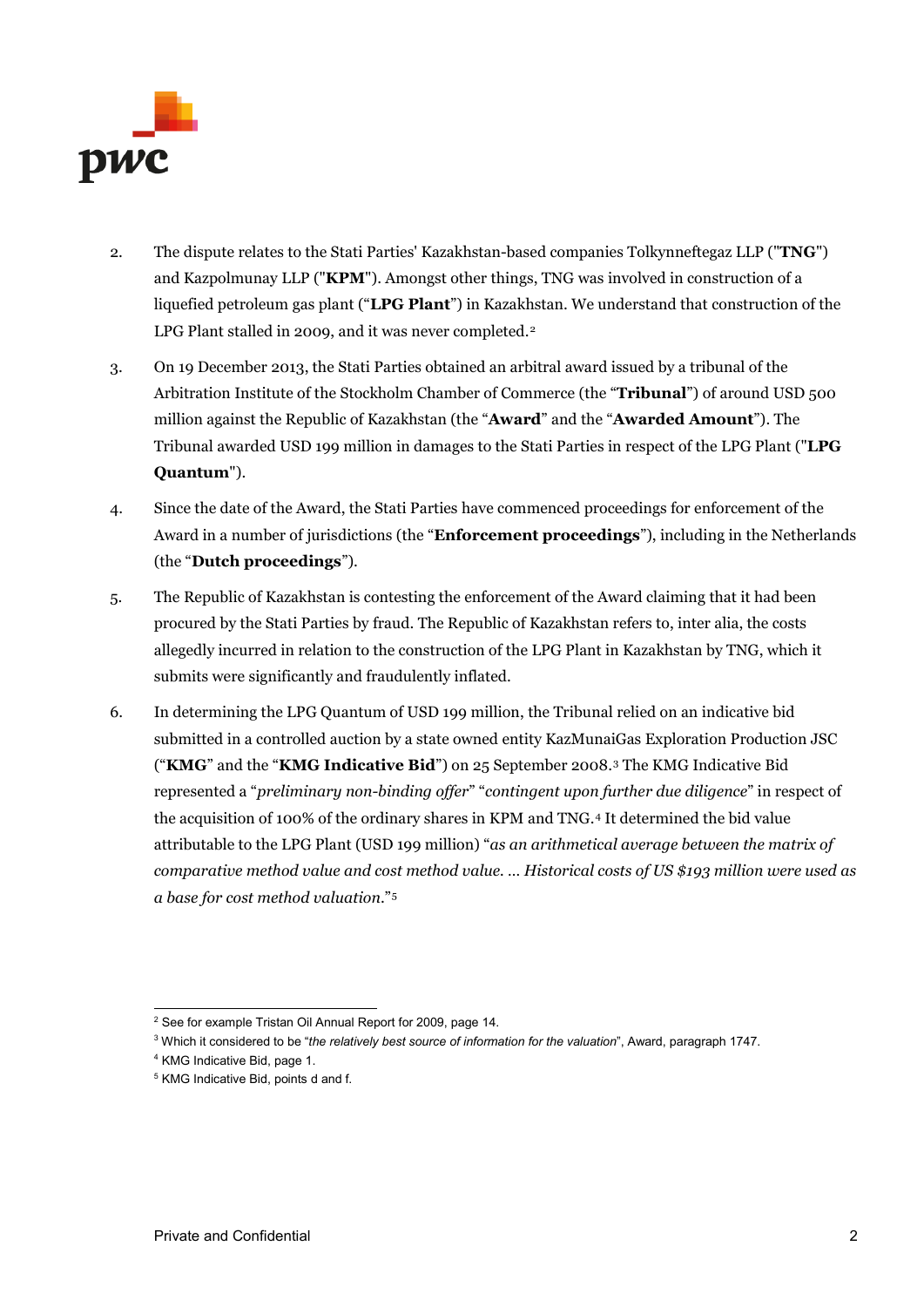

- 7. The above LPG historical costs of USD 193 million were based on:[6](#page-2-0)
	- The Information Memorandum dated August 2008 prepared by Renaissance Capital at the instruction of the Stati Parties for the purpose of the sale of KPM and TNG (the "**Information Memorandum**");[7](#page-2-1)
	- The financial information in the Information Memorandum was, in turn, derived from TNG's interim financial statements as of 30 June 2008.[8](#page-2-2)
- 8. Both the Information Memorandum and TNG's interim financial statements<sup>[9](#page-2-3)</sup> referred to USD 193 million as representing TNG's total capital investment in respect of the LPG Plant as of 30 June 2008.[10](#page-2-4) During the ECT Arbitration the Stati Parties submitted that the total construction cost for the LPG Plant amounted to USD 245 million (including costs incurred after 30 June 2008).<sup>[11](#page-2-5)</sup>
- 9. Following the date of the Award, we understand it has come to your attention, that the Stati Parties implemented a number of questionable related-party transactions at TNG, which resulted, inter alia, in the artificial inflation of the reported capital investments in respect of the LPG Plant.

<span id="page-2-0"></span> <sup>6</sup> The KMG Indicative Bid refers to relying on the "*Information Memorandum and publicly available information*" at page 2. It is not clear from the bid letter whether or not KMG had access to the financial statements of TNG as part of "*publicly available information*", or relied solely on the analysis thereof contained in the Information Memorandum.

<span id="page-2-1"></span><sup>7</sup> The purpose of the Information Memorandum is defined as follows: *"This confidential information memorandum (the "Information Memorandum") is being furnished to a limited number of parties who have expressed an interest in obtaining further information in relation to and submitting proposals to acquire the Assets (as defined in the "Transaction summary" below)*  and who have signed and returned a confidentiality agreement with Kazpolmunay LLP ("KPM") and Tolkynneftegaz LLP ("TNG, *and together with KPM, the "Companies").*

<span id="page-2-2"></span><sup>8</sup> The Information Memorandum refers to the following financial information it was based upon: "*The financial information presented in this Information Memorandum is derived from the unaudited interim combined balance sheets and statements of income, cash flows and changes in shareholders' equity of KPM, TNG and Tristan Oil, as of and for the six months ended 30 June 2007 and 2008, and the audited combined balance sheets and statements of income, cash flows and changes in shareholders' equity of KPM, TNG and, with effect from its incorporation on 24 October 2006 and Tristan Oil, as of 31 December 2005, 2006 and 2007. In addition, financial information presented in this Information Memorandum is derived from the individual interim unaudited balance sheets and statements of income, cash flows and changes in shareholders' equity of KPM, TNG and, Tristan Oil, as of and for the six months ended 30 June 2007 and 2008, and the audited individual balance sheets and statements of income, cash flows and changes in shareholders' equity of KPM, TNG and, with effect from its incorporation on 24 October 2006, Tristan Oil for the years ended 31 December 2005, 2006 and 2007 KPM and TNG are in the process of restating their financials for the years ended 31 December 2005 and 2006 and Tristan Oil, with effect from its incorporation on 24 October 2006, for the year ended 31 December 2006*."

<span id="page-2-3"></span><sup>&</sup>lt;sup>9</sup> See analysis of the various financial statements further below.

<span id="page-2-4"></span> $10$  For example the Information Memorandum, page 10; Company Interim Statements of TNG, Note 15.

<span id="page-2-5"></span><sup>&</sup>lt;sup>11</sup> Refer to, for example, the Award at paragraph 879.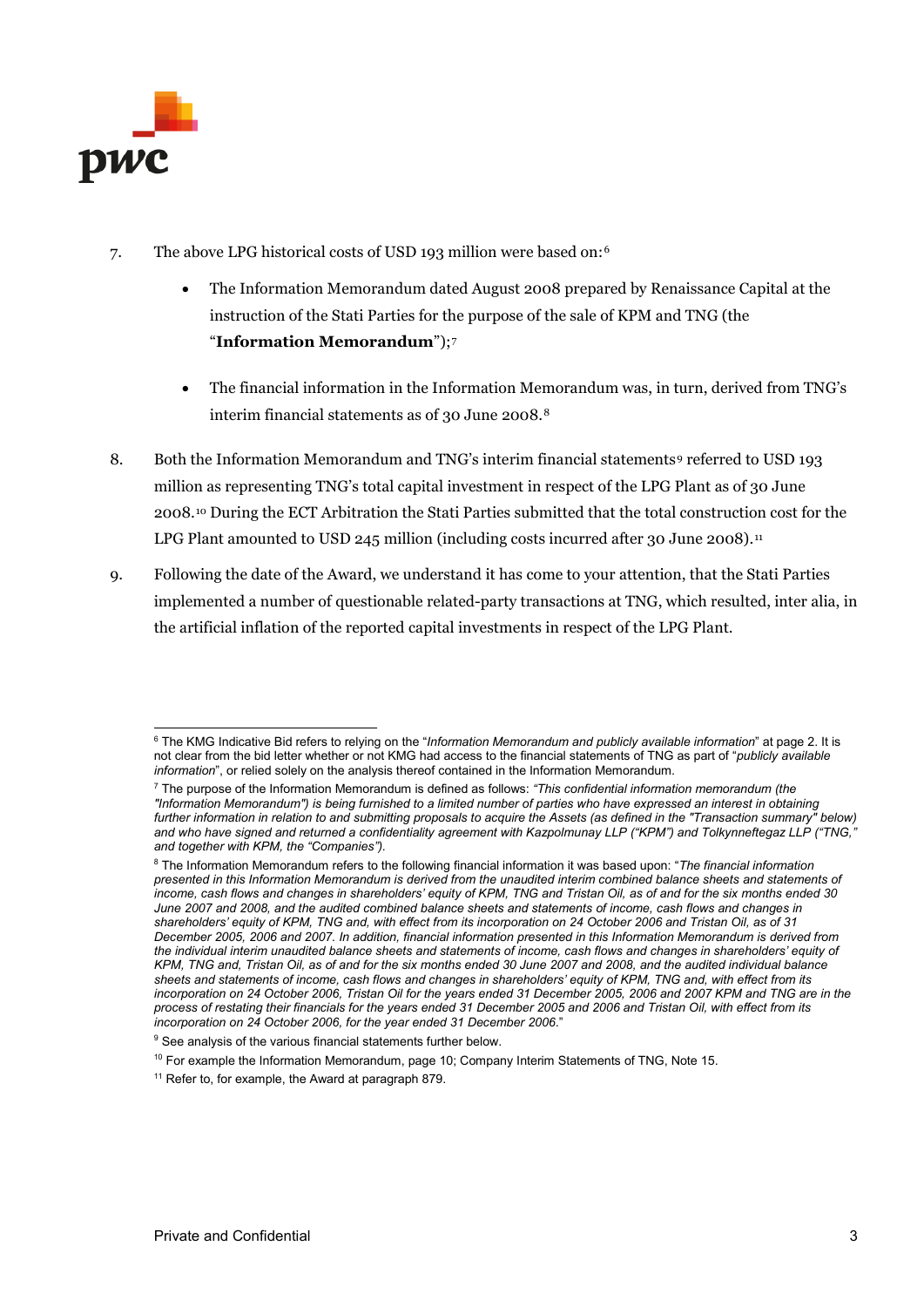

- 10. In particular, a large proportion of the LPG costs claimed to have been incurred by the Stati Parties were charged to TNG under Sale and Purchase Agreement No 01/01\_TNG\_PRK between Perkwood Investment Limited and TNG dated 17 February 2006 (the "**Perkwood SPA**").
- 11. We understand that in the legal proceedings the Republic of Kazakhstan has put forward that Perkwood (presented by the Stati Parties as an independent third party) was in fact a related-party vehicle, with no employees, conducting no genuine business.[12](#page-3-0) We understand that the Republic of Kazakhstan has specifically contended that *"… Perkwood was a creature of the Statis. It was a postbox company with nominee directors, which filed dormant company accounts for the relevant years, yet received substantial sums purportedly in respect of services provided"* and that it *"was used to inflate the actual costs incurred in connection with the construction of the LPG Plant, and to channel substantial sums to other Stati Companies in offshore Jurisdictions."[13](#page-3-1)*
- 12. We understand in the legal proceedings the Republic of Kazakhstan has also put forward that using Perkwood "[t]*he Statis (and the Stati Companies) utilised a number of schemes to inflate fictitiously the true construction costs that had actually been incurred in respect of the LPG Plant*"[14](#page-3-2), including via the following arrangements<sup>15</sup>:
	- **Management fee under the Perkwood SPA.** Charging of an unexplained "management fee" of USD 44 million by Perkwood to TNG under the Perkwood SPA.
	- **Annex 2 to the Perkwood SPA.** 'Resale' to TNG, at a significant and unexplained mark-up, of certain LPG equipment ("**TGE Equipment**") acquired from a third party equipment manufacturer and supplier, Tractebel Gas Engineering GmbH ("**TGE**"), through "*a series of sham transactions*"[16](#page-3-4) through Azalia LLC ("**Azalia**") and Perkwood Limited ("**Perkwood**"),

<span id="page-3-0"></span> $12$  And it is your case that Perkwood's nature as a related party came to light only after the Award was issued, when the Republic of Kazakhstan received evidence in the form of powers of attorney issued to Anatolie Stati on behalf of Perkwood.

<sup>&</sup>lt;sup>13</sup> Defendant's Points of Claim in the English High Court, paragraph 2(2).

<span id="page-3-2"></span><span id="page-3-1"></span><sup>&</sup>lt;sup>14</sup> Defendant's Points of Claim in the English High Court, paragraph 10.

<sup>&</sup>lt;sup>15</sup> We consider these in more detail further below.

<span id="page-3-4"></span><span id="page-3-3"></span><sup>&</sup>lt;sup>16</sup> Expert opinion on transfer pricing aspects of intercompany transactions between Azalia, Perkwood and TNG, paragraphs 17 and 109.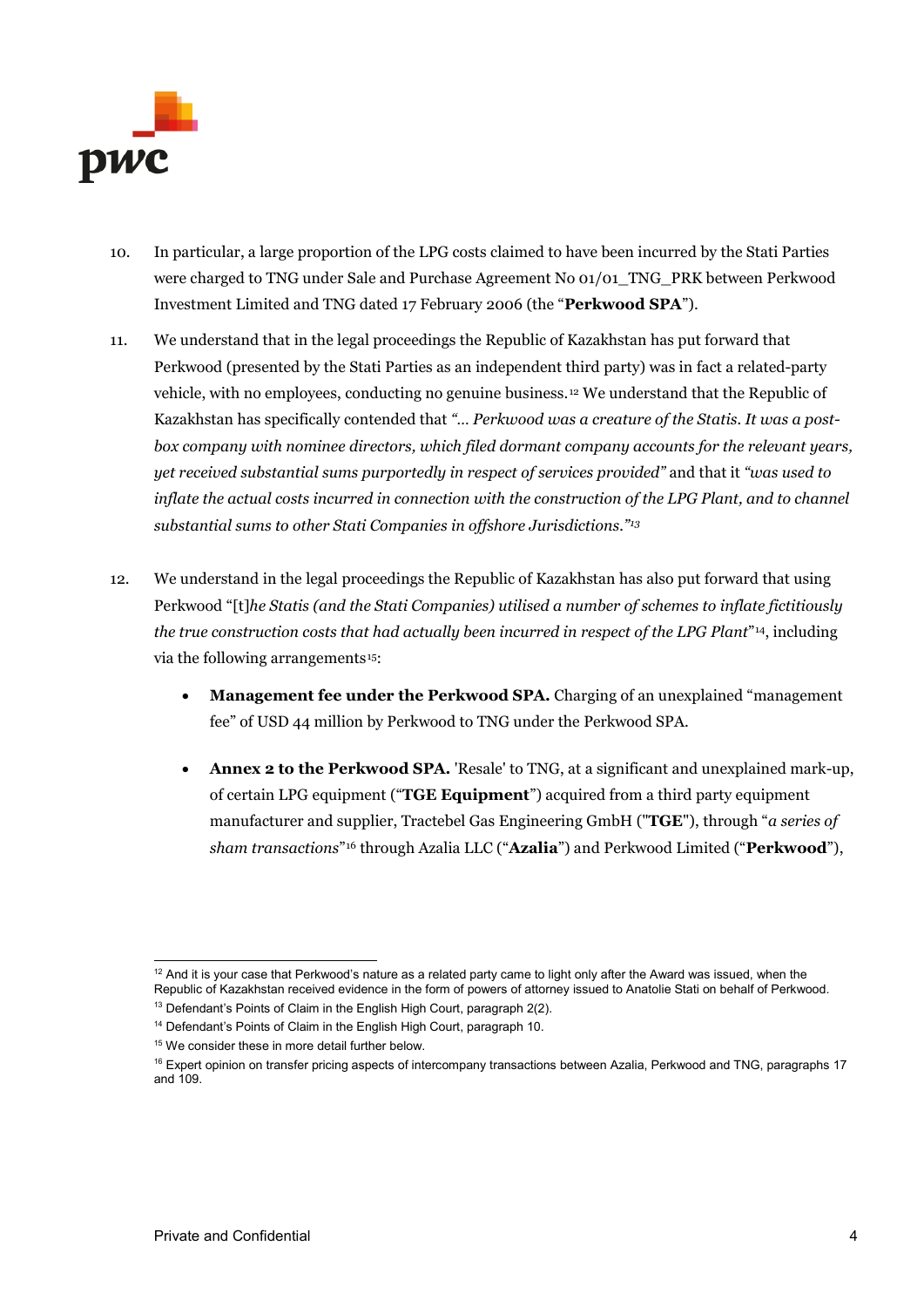

both entities at all material times controlled by the Stati Parties (the "**Perkwood transaction**").;[17](#page-4-0)

- **Annex 14 to the Perkwood SPA.** Purported 'sale' of further equipment for the LPG Plant by Perkwood to TNG on the basis of Annex 14 (dated 2 December 2008) to the Perkwood SPA that was not (and/or could not legitimately have been) required for the construction of the LPG Plant, based on your claims. The total value of Annex 14 is approximately USD 31 million.
- Over-recognising capitalised interest in respect of questionable "costs" above.
- 13. We understand that the Republic of Kazakhstan has further put forward in the legal proceedings that the Tribunal has awarded the LPG Quantum to the Stati Parties based on these artificially inflated costs, whereby the Stati Parties, inter alia:
	- relied on false evidence to claim in the ECT Arbitration that they had invested over USD 245 million in the LPG Plant, when such sums were not in fact invested in the LPG Plant;
	- concealed the relevant information in respect of the inflated LPG construction costs from their auditors, and thereby obtained unqualified audit opinions in respect of misstated financial statements;
	- submitted the misstated financial statements to bidders for the LPG Plant, including KMG, and that KMG relied on the misstated financial statements when making the KMG Indicative Bid in the amount of USD 199 million; and
	- in the ECT Arbitration relied upon the KMG Indicative Bid, and the misstated financial statements, which were used by the Tribunal to award the LPG Quantum.
- 14. The Republic of Kazakhstan believes that the auditors and the users of the financial statements were misled by the Stati Parties materially misrepresenting the information in the financial statements since Perkwood and transactions with Perkwood were not appropriately disclosed and/or recorded in the audited financial statements of TNG. As a result, inter alia, the Tribunal in the ECT Arbitration had relied on financial statements which were materially misstated and/or not prepared in accordance

<span id="page-4-0"></span> <sup>17</sup> With respect to control: Perkwood: Claimants' Points of Defence in the English High Court, paragraph 11 – with reference to the Defendant's Points of Claim, paragraph 9. Azalia: Claimants' Points of Defence in the English High Court, paragraph 16.1.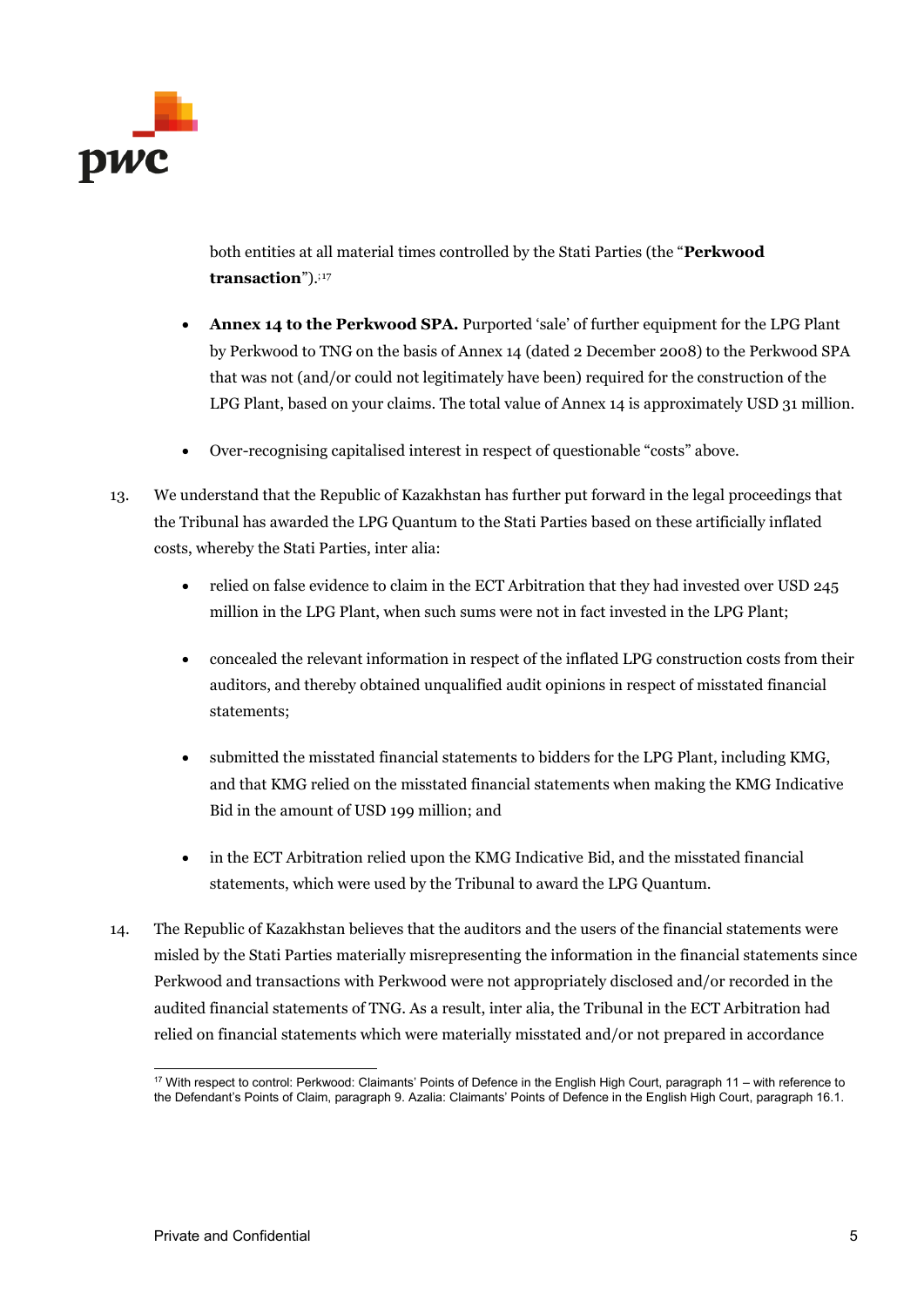

with International Financial Reporting Standards ("**IFRS**") and/or on documents that were based on these misstated financial statements.

#### **Scope and purpose**

- 15. You have asked us to analyse the audited financial statements of TNG for the years ending 31 December 2006, 2007, 2008 and 2009 (the "**Period**") and its interim unaudited financial statements as of 30 June 2008, and other relevant supporting documents (as set out in Annex 1) and consider whether the transactions with Perkwood were recorded and disclosed in these financial statements in accordance with applicable financial reporting standards. You have also asked us to consider the implications of any identified breaches of the relevant financial reporting standards on the reliability of the above financial statements, and consider who may have relied on the financial statements and the impact thereof.
- 16. We note that our work does not constitute an audit. To the extent that we provide comments on the application of international accounting standards, these should be considered in the context of the specific circumstances of this case, and in light of the documents and information provided to us (which we have not independently verified). We have not been instructed to quantify the precise amount of the various misstatements referred to in this memorandum. As a result, we have not reviewed primary accounting records of TNG or any other Stati Parties. The documents provided to us, and relied upon are listed in Annex 1.
- 17. Our analysis is set out under the following headings:
	- Relevant financial statements;
	- Relevant financial reporting standards: IFRS;
	- Recording and disclosure of the Perkwood transactions in TNG's financial statements;
	- Breach of IAS 24 "Related Party Disclosures";
	- Breach of IAS 16 "Property, Plant and Equipment";
	- Materiality of misstatements (IAS 1 "Presentation of Financial Statements"), and users affected;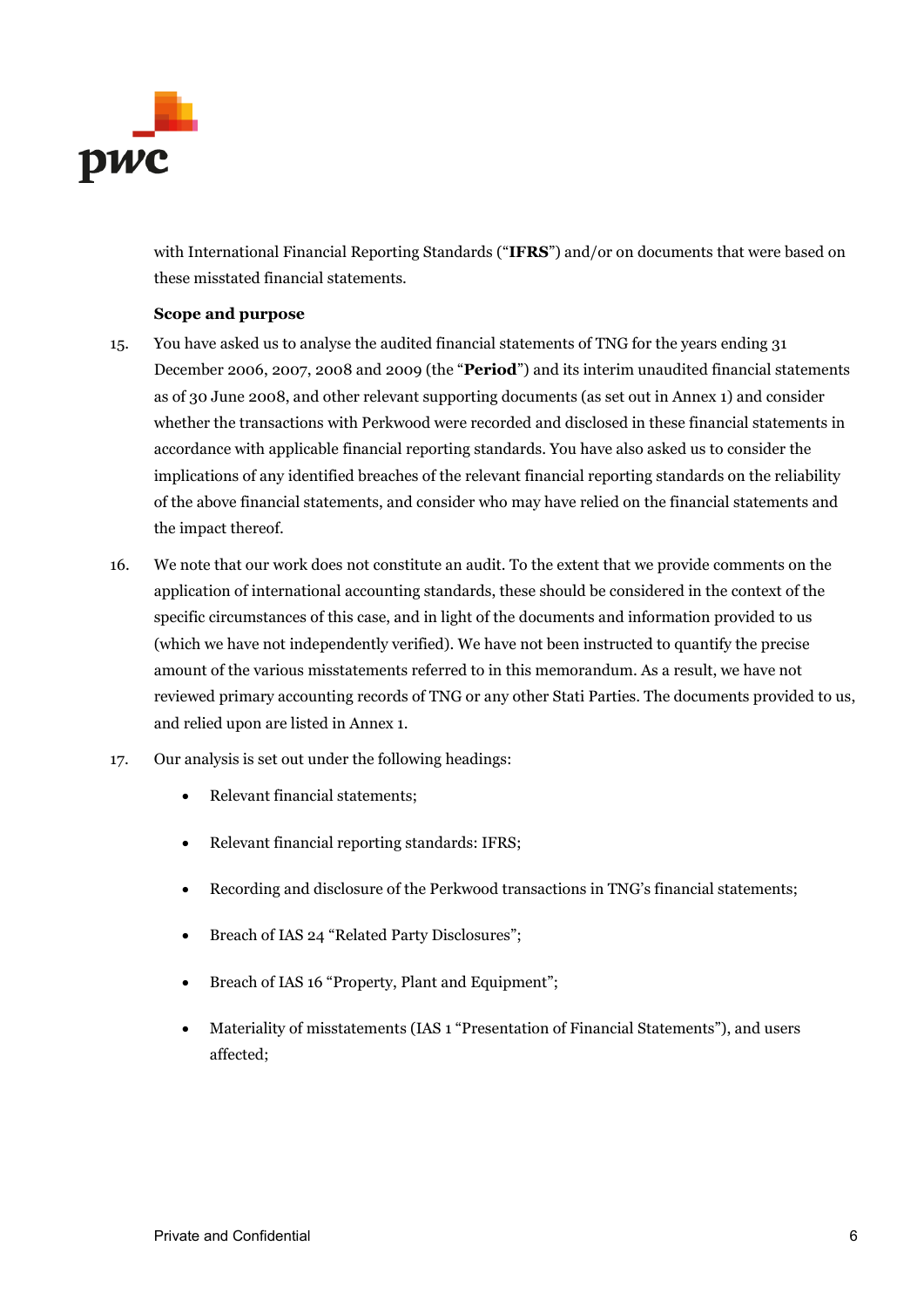

- False representation provided to the auditors;
- Conclusion as to the overall reliability of the audited Company Statements and Combined Statements.

#### **Relevant financial statements**

- 18. During the Period, TNG produced both individual stand-alone financial statements (the "**Company Statements**"), as well as combined financial statements together with KPM and Tristan Oil Ltd<sup>[18](#page-6-0)</sup> ("**Tristan**") (together with TNG referred to as the **"Companies**", the combined financial statements being referred to as the "**Combined Statements**"). TNG also produced stand-alone interim financial statements ("**Company Interim Statements**") and combined interim financial statements together with KPM and Tristan ("**Combined Interim Statements**"). Both sets of statements contain materially the same information on the costs incurred in relation to the LPG Plant, and so unless otherwise specified, references to the information in TNG's financial statements are to both Company and Combined Statements prepared during the Period.
- 19. The Combined Statements and Company Statements for 2006 were audited by Deloitte Audit SRL (Romania) ("**Deloitte**"), and for 2007, 2008 and 2009 by KPMG Audit LLC (Kazakhstan) ("**KPMG**"), and:
	- Deloitte gave qualified audit opinions on TNG's Company Statements and the Combined Statements for 2006 (due to the inability to verify opening inventory balances);
	- KPMG gave unqualified audit opinions on the Combined Statements and the Company Statements for 2007 and 2008; and
	- KPMG disclaimed its audit opinion for 2009 for both the Combined Statements and the Company Statements on the basis of uncertainty surrounding the ability of TNG to continue as a going concern.
- 20. The Company Interim Statements and Combined Interim Statements as of 30 June 2008 were reviewed, but not audited, by KPMG, and the auditor did not raise any issues with the fair presentation of the financial statements.

<span id="page-6-0"></span><sup>&</sup>lt;sup>18</sup> Which we understand to be a BVI-based company used as a financing vehicle by the Stati Parties.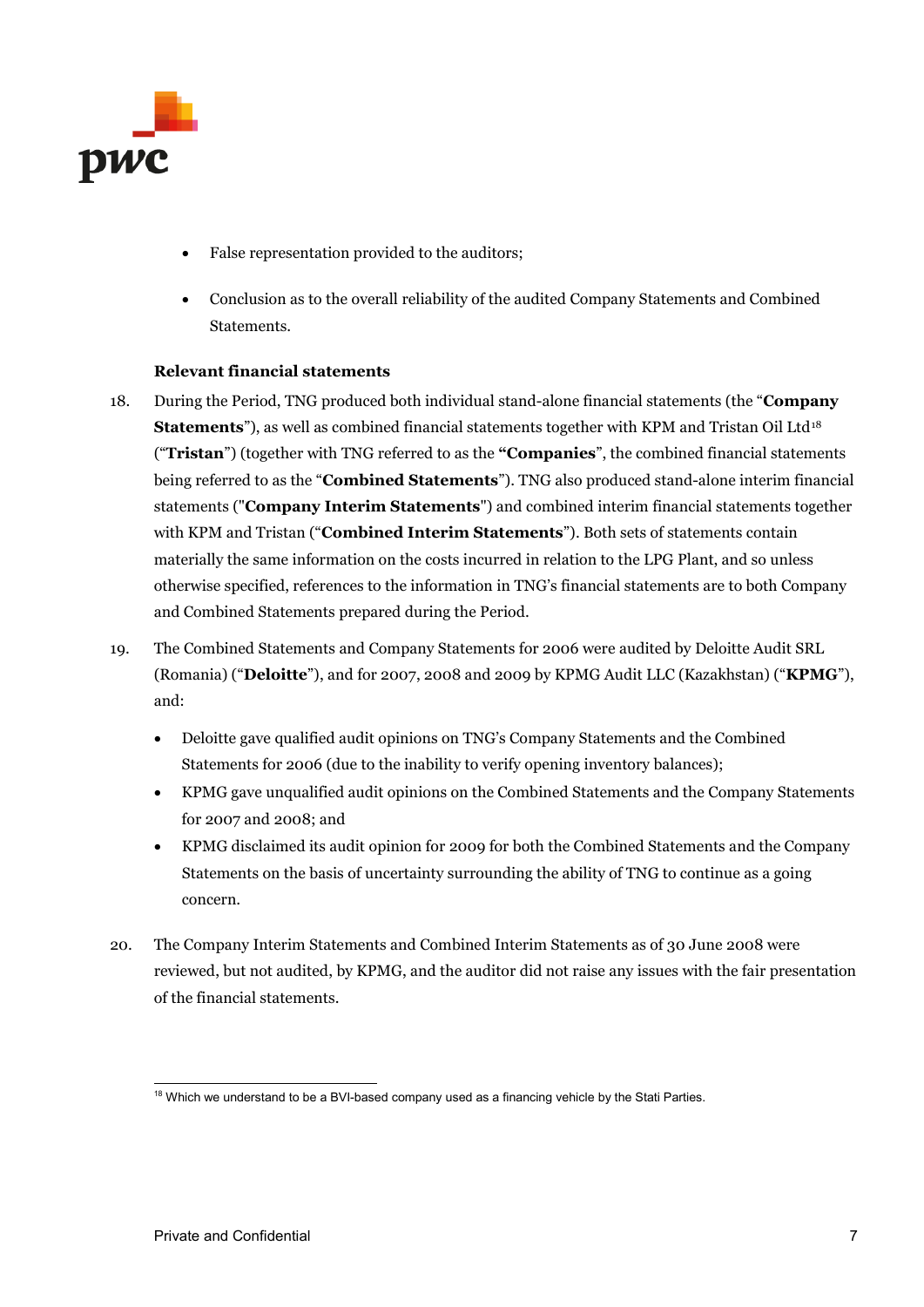

#### **Relevant financial reporting standards: IFRS**

- 21. The audited Company Statements and Combined Statements as of 31 December 2006, 2007, 2008 and 2009, and the Company Interim Statements and Combined Interim Statements as of 30 June 2008 are all stated to be prepared in accordance with IFRS.
- 22. We note that for the years 2007, 2008 and 2009, Kazakhstan-based companies employing over 250 employees and/or having a turnover of over 325,000 times the token value set by Republican Budget Law as of 1 January of the relevant year, were required by Kazakhstan law "On Accounting and Financial Reporting" to prepare financial statements in accordance with IFRS.[19](#page-7-0)
- 23. TNG's turnover in 2007, 2008 and 2009 significantly exceeded 325,000 times the token value set by the Republican Budget Law for those years, and as such TNG would have met the above requirement to produce financial statements in accordance with IFRS.<sup>[20](#page-7-1)</sup>
- 24. On this basis, we consider IFRS to be the relevant basis for our analysis. In our analysis, we have considered the version(s) of the relevant accounting standards that were valid at the time of the preparation and audit of the relevant financial statements.

## **Recording and disclosure of the transactions with Perkwood in TNG's financial statements**

- 25. Construction costs incurred in relation to the LPG Plant were capitalised and reported within the "Property, Plant and Equipment" ("**PPE**") asset class on TNG's balance sheet in the years to 31 December 2006 (when construction started), 2007, 2008 and 2009 (when the construction is said to have been discontinued).<sup>[21](#page-7-2)</sup>
- 26. TNG's financial statements record the following total capitalised cost (recognised as a PPE asset) in respect of the construction of the LPG Plant:

<span id="page-7-0"></span> <sup>19</sup> Kazakhstan law No 234-III dated 28 February 2007 "On Accounting and Financial Reporting", Clause 2: "*Large corporates and public interest entities are required by law to prepare their financial statements under international standards*". The same law defines international standards as IFRS at Clause 16. Large corporates are defined in Kazakhstan Law No 124-III dated 31 January 2006 "On private enterprises".

<sup>&</sup>lt;sup>20</sup> See Table 3 at Annex 2.

<span id="page-7-2"></span><span id="page-7-1"></span><sup>&</sup>lt;sup>21</sup> See Annex 2, Table 1 for detail.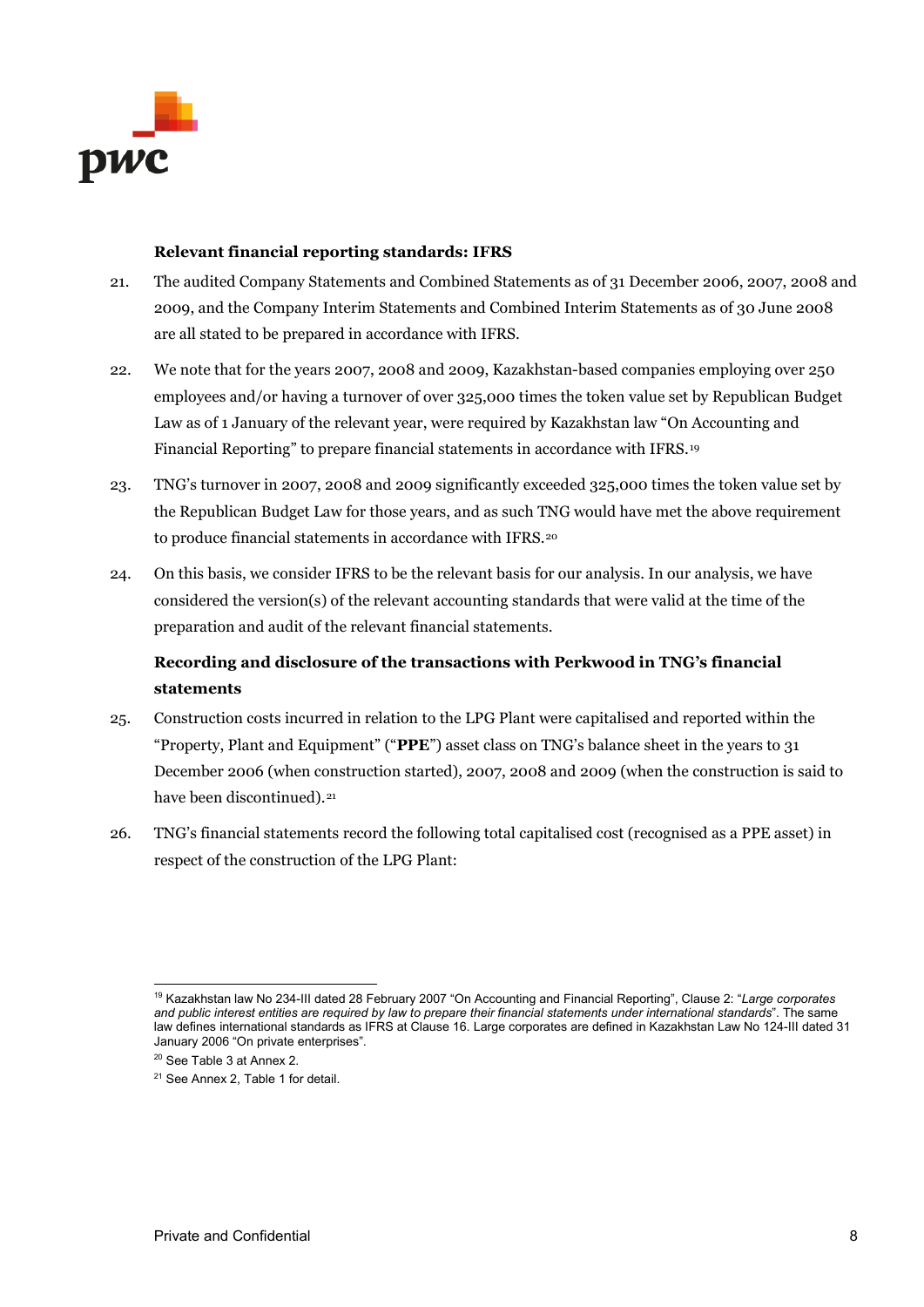

- USD 193 million as of 30 June 2008 (being the date of the interim accounts relied upon by  $KMG)$ ;<sup>[22](#page-8-0)</sup>
- USD 248 million as of 31 December 2009 (being the latest date for which TNG's financial statements are available to us).<sup>[23](#page-8-1)</sup>
- 27. TNG thus recorded significant capital costs in relation to the construction of the LPG Plant in the Period (which are material compared to TNG's total PPE, and to its total assets).<sup>[24](#page-8-2)</sup> TNG's financial statements do not provide a breakdown of the capitalised amount of the construction costs of the LPG Plant, nor disclose how much of the capitalised costs relate to transactions with Perkwood, nor disclose Perkwood as one of the related parties of TNG. However, a breakdown is provided:
	- as of 30 June 2008 in the Vendor Due Diligence Report prepared by KPMG at the instruction of Tristan dated 29 August 2008[25](#page-8-3) (the "**VDD Report**"); and
	- as of 31 December 2009 in an expert report by Charles River Associates dated 11 October 2013[26](#page-8-4) (the "**CRA Report**").
- 28. Both the VDD Report, and the CRA Report, identify that a significant proportion of TNG's capitalised LPG costs as of both dates result from transactions with Perkwood. The capitalised costs according to these two reports also include, amongst other things, significant capitalised interest in respect of the construction costs.

#### **Breach of IAS 24 "Related Party Disclosures"**

29. Disclosure of transactions with related parties is required under IFRS in accordance with IAS 24 "Related Party Disclosures".[27](#page-8-5) The objective of IAS 24 "*is to ensure that an entity's financial statements contain the disclosures necessary to draw attention to the possibility that its financial* 

<span id="page-8-0"></span><sup>&</sup>lt;sup>22</sup> TNG's Company Interim Statements as of 30 June 2008, Note 16.

<span id="page-8-1"></span><sup>&</sup>lt;sup>23</sup> TNG's Company Statements as of 31 December 2009, Note 16.

<span id="page-8-2"></span><sup>24</sup> See Table 1 in Annex 2.

<sup>&</sup>lt;sup>25</sup> KPMG's instructions are provided at Appendix 1 of the VDD Report.

<span id="page-8-5"></span><span id="page-8-4"></span><span id="page-8-3"></span><sup>&</sup>lt;sup>26</sup> Prepared at the instruction of the Stati Parties (Ascom) in a different arbitration not involving the Republic of Kazakhstan as a party and not submitted in the ECT Arbitration. Expert instructions are set out in paragraph 1.1.1*: "I have been instructed by King & Spalding International LLP ("King & Spalding"), on behalf of its client, Ascom Grup S.A. ("Ascom" or "the Claimant"), to provide forensic accounting assistance in connection with arbitration proceedings brought by Ascom against Vitol FSU B.V."*  $27$  Analysis below is in respect of the version of IAS 24 that was relevant during the Period, a version issued in 2004.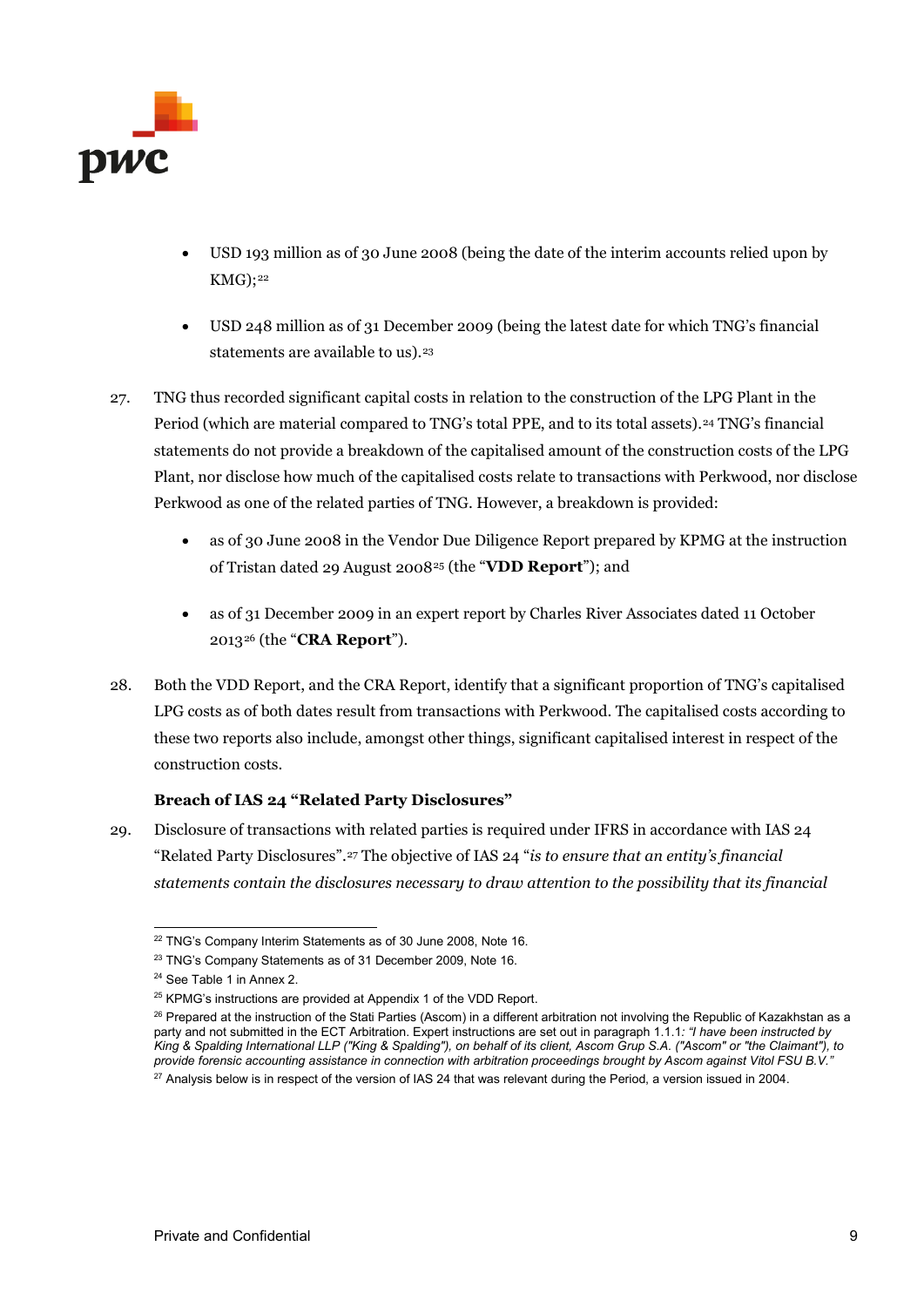

*position and profit or loss may have been affected by the existence of related parties and by transactions and outstanding balances with such parties*".[28](#page-9-0)

- 30. IAS 24 defines a related party as follows: *"A party is related to an entity if: (a) directly, or indirectly through one or more intermediaries, the party: (i) controls, is controlled by, or is under common control with, the entity (this includes parents, subsidiaries and fellow subsidiaries) …"*[29](#page-9-1) IAS 24 clarifies that transactions need to be considered by their substance rather than their legal form.[30](#page-9-2)
- 31. Perkwood and TNG meet the above definition of "related parties" under IAS 24:
	- We understand that the Stati Parties admitted in writing (some years after the Award was issued) that "[a]*t all material times, Perkwood was under the ultimate ownership and/or control of the Statis*". [31](#page-9-3)
	- The Combined Statements confirm that TNG, KPM and Tristan were at all relevant times during the Period under the control of Anatolie Stati.[32](#page-9-4)
- 32. Transactions between TNG and Perkwood in respect of the LPG Plant therefore meet the definition of a "related party transaction" under IAS 24:
	- IAS 24 defines a related party transaction as "a *transfer of resources, services or obligations between related parties, regardless of whether a price is charged".*[33](#page-9-5)
	- As set out above, TNG incurred significant capital costs in relation to the construction of the LPG Plant in the Period in respect of transactions between TNG and Perkwood.
- 33. IAS 24 requires that where there has been a relationship between related parties during the period in question, *"an entity shall disclose the nature of the related party relationship as well as information*

<span id="page-9-0"></span> <sup>28</sup> IAS 24 "Related Party Disclosures" (2004), paragraph 1.

<span id="page-9-1"></span><sup>29</sup> IAS 24 (2004), paragraph 9.

<span id="page-9-2"></span><sup>30</sup> IAS 24 (2004), paragraph 10.

<span id="page-9-3"></span><sup>31</sup> Claimants' Points of Defence before the English High Court of Justice dated 26.09.2017, paragraph 11 – with reference to the Defendant's Points of Claim before the English High Court of Justice dated 01.08.2017, paragraph 9.

<sup>32</sup> Audited Combined Financial Statements for the years ended December 31 2007, 2008 and 2009, Note 2(b).

<span id="page-9-5"></span><span id="page-9-4"></span><sup>33</sup> IAS 24 (2004), paragraph 9.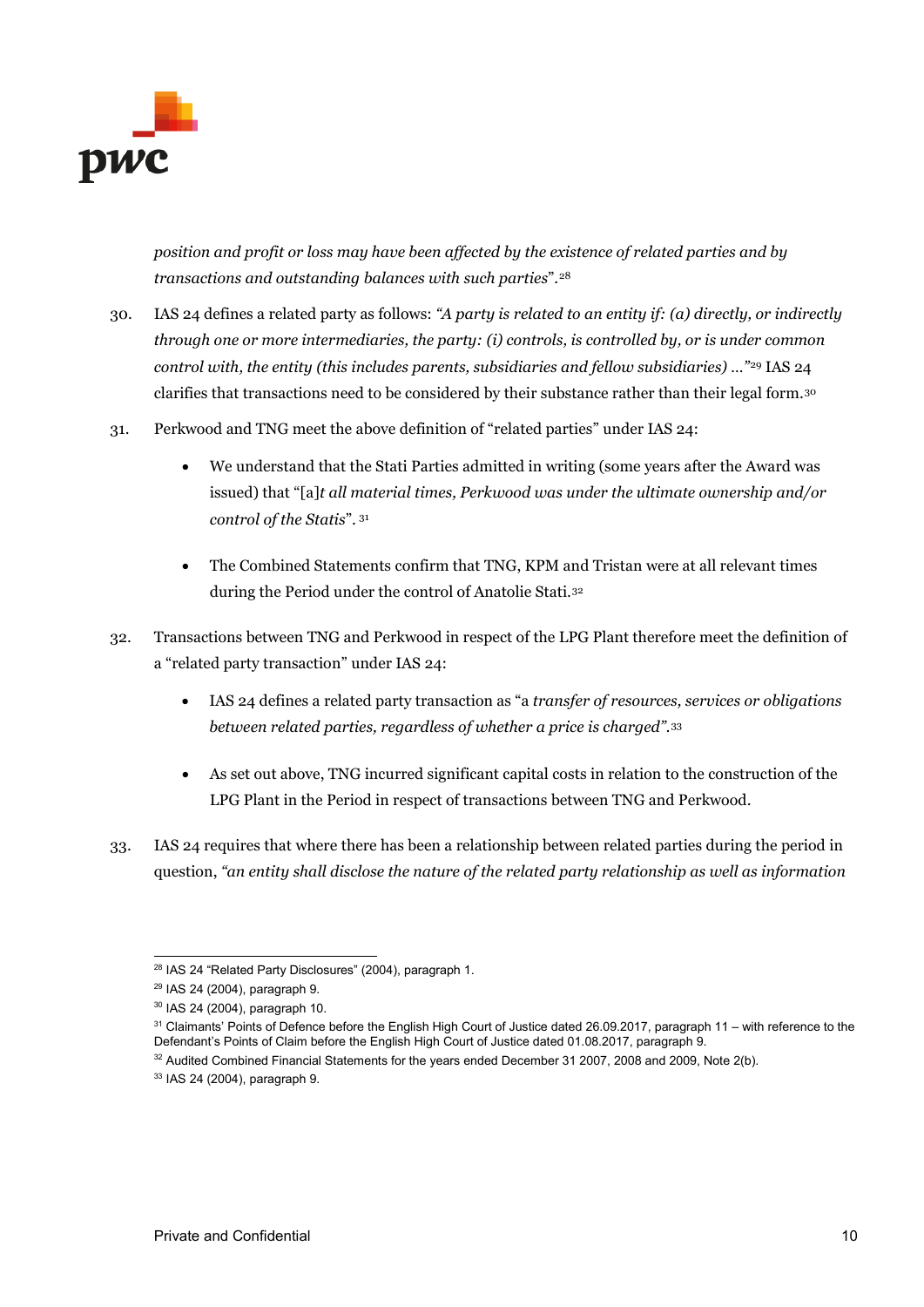

*about the transactions and outstanding balances necessary for an understanding of the potential effect of the relationship on the financial statements."*[34](#page-10-0)

- 34. Neither the Combined Statements, nor the Company Statements for the Period, nor the Company Interim Statements or Combined Interim Statements as of 30 June 2008, disclose Perkwood as a related party to TNG:
	- Perkwood is not mentioned in TNG's financial statements as of 31 December 2006, 2007 and 2008 (Company Statements or Combined Statements), nor in its interim financial statements as of 30 June 2008 (Company Interim Statements or Combined Interim Statements) – neither in the "Related Party transactions" section of these financial statements,[35](#page-10-1) nor elsewhere in the financial statements.
	- Perkwood is mentioned in TNG's financial statements for 2009 as a party involved with the LPG project, but the related-party nature of the transactions with Perkwood and the impact on the financial statements, is not disclosed.[36](#page-10-2)
- 35. As such, TNG's audited Combined Statements and Company Statements as of 31 December 2006, 2007, 2008 and 2009, and TNG's Combined Interim Statements and Company Interim Statements as of 30 June 2008 do not meet the requirements of IAS 24 in all years where transactions between TNG and Perkwood took place, and outstanding balances to/from Perkwood existed.
- 36. Our conclusion is confirmed by the information in the representation letters that we have been provided with[37](#page-10-3) and the deposition testimony of Artur Lungu ("**Mr Lungu**"), the former Chief Financial Officer of Tristan and Vice President at Ascom Group S.A.,[38](#page-10-4) who, when asked about the

 <sup>34</sup> IAS 24 (2004), paragraph 17.

<span id="page-10-1"></span><span id="page-10-0"></span><sup>&</sup>lt;sup>35</sup> Each of the financial statements considered contains a separate section for "Related Party transactions" disclosure, which does not include Perkwood.

<span id="page-10-2"></span><sup>36</sup>Combined Statements, Note 34 (c) and TNG Company Statements, Note 31 (c) "Events subsequent to the reporting date" disclose that "[i]*n the view of the expected sale of the Companies, owners of the Companies decided to stop construction of the LPG plant and agreed with Perkwood Investments Ltd. to cancel the delivery of the necessary equipment and to return the advance paid in the amount of USD 36,800,212*."

In the TNG Company Statements, Note 27 "Financial Instruments" discloses that "*due to financial difficulties experienced by the Company the repayment of the interest was extended until demanded without any penalties. Subsequent to the balance sheet date the interest was repaid by means of offset of…advances paid to Perkwood Investments Ltd.*"

<span id="page-10-3"></span><sup>&</sup>lt;sup>37</sup> See list in Annex 1.

<span id="page-10-4"></span><sup>38</sup> Mr Lungu described his position as Vice President at Ascom Group S.A. and Chief Financial Officer at Tristan (Deposition transcript of Mr Artur Lungu dated 03.04.2019, page 39, lines 20–21) from 2004 – February 2014 (Deposition transcript of Mr Artur Lungu dated 03.04.2019 page 41, line 17).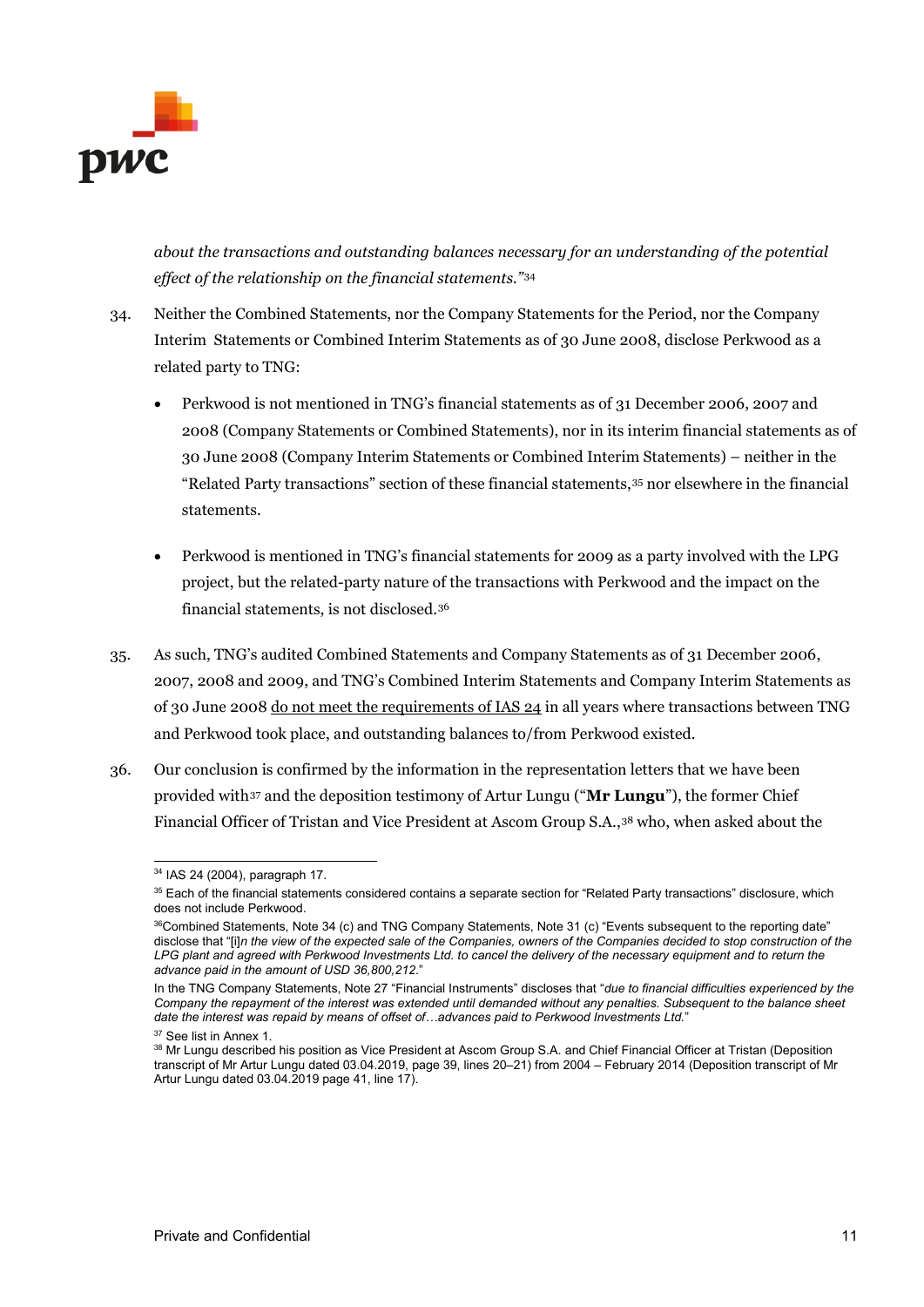

relationship between TNG and Perkwood in the context of IAS 24, confirmed that "*all of the transactions between TNG and Perkwood should have therefore been disclosed as related party transactions*".[39](#page-11-0)

#### **Breach of IAS 16 "Property Plant and Equipment"**

37. IAS 16 "Property Plant and Equipment"[40](#page-11-1) contains the following recognition criteria for items of PPE (such as the LPG Plant) ("**IAS 16 Qualifying Costs**"):

*"An item of property, plant and equipment that qualifies for recognition as an asset shall be measured at its cost."[41](#page-11-2)*

"*The cost of an item of property, plant and equipment comprises:*

*a) its purchase price, including import duties and non-refundable purchase taxes, after deducting trade discounts and rebates.*

*b) any costs directly attributable to bringing the asset to the location and condition necessary for it to be capable of operating in the manner intended by management.*

*c) the initial estimate of the costs of dismantling and removing the item and restoring the site on which it is located, the obligation for which an entity incurs either when the item is acquired or as a consequence of having used the item during a particular period for purposes other than to produce inventories during that period.* 

*Examples of directly attributable costs are:*

*a) costs of employee benefits (as defined in IAS 19 Employee Benefits) arising directly from the construction or acquisition of the item of property, plant and equipment;* 

*b) costs of site preparation;* 

- *c) initial delivery and handling costs;*
- *d) installation and assembly costs;*

*e) costs of testing whether the asset is functioning properly, after deducting the net proceeds from selling any items produced while bringing the asset to that location and condition (such as samples produced when testing equipment); and* 

*f) professional fees."[42](#page-11-3)*

<span id="page-11-0"></span><sup>&</sup>lt;sup>39</sup> Deposition transcript of Mr Artur Lungu dated 03.04.2019, page 133, lines 17-25.

<span id="page-11-1"></span><sup>40</sup> IAS 16 (2003).

<span id="page-11-2"></span><sup>41</sup> IAS 16 (2003), paragraph 15

<span id="page-11-3"></span><sup>42</sup>IAS 16 (2003), paragraph 16-17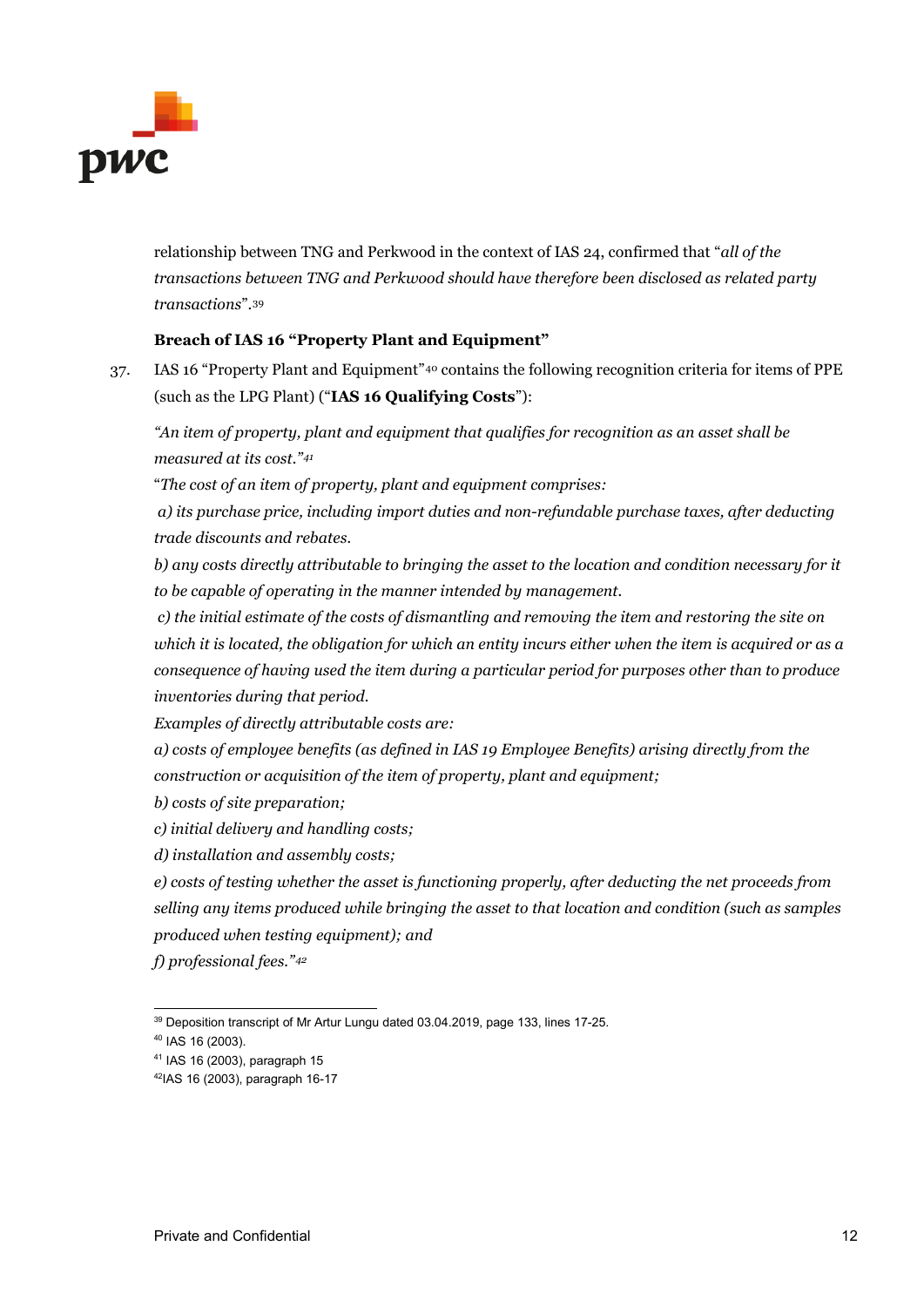

*"If payment is deferred beyond normal credit terms, the difference between the cash price equivalent and the total payment is recognised as interest over the period of credit unless such interest is recognised in the carrying amount of the item in accordance with the allowed alternative treatment in IAS 23."[43](#page-12-0)*

- 38. As set out above, based on the financial statements and breakdowns provided in the VDD Report and the CRA Report, TNG capitalised material costs in respect of 'transactions' with Perkwood. In addition, significant borrowing costs (i.e., interest) were capitalised in relation to the LPG costs.
- *39.* We understand that the Republic of Kazakhstan has put forward in the legal proceedings that the various transactions with Perkwood were fraudulent, the costs charged by Perkwood to TNG did not represent genuine costs relating to the LPG Plant, and Perkwood was a related-party vehicle used solely *"to inflate fictitiously the true construction costs that had actually been incurred in respect of the LPG Plant*".[44](#page-12-1)
- *40.* You have provided us with a number of documents supporting your position, including in respect of the following unsubstantiated and questionable charges by Perkwood to TNG:
- 41. **The unexplained "management fee"**. Part of the capitalised costs relate to the charging by Perkwood to TNG of a management fee in the amount of approximately USD 44 million.[45](#page-12-2) We understand that Republic of Kazakhstan has put forward in the legal proceedings that the Stati Parties have provided no contractual documents or other documentation to explain or substantiate this fee, and that:
	- Perkwood was a company that was not operational, with no personnel or knowledge in relation to the oil and gas industry, and that filed dormant company accounts[46](#page-12-3), during the period that the LPG Plant was under construction.
	- The CRA Report explains that USD 44 million of the capitalized Perkwood costs in relation to construction of the LPG Plant related to a "*project management fee*" charged by Perkwood. The CRA Report states that this amount does not represent the "*original cost of the services and*

<span id="page-12-0"></span> <sup>43</sup> IAS 16 (2003), paragraph 23

<span id="page-12-1"></span><sup>44</sup> Defendant's Points of Claim in the English High Court, paragraph 10.

<span id="page-12-2"></span><sup>45</sup> As set out in, for example, the CRA Report.

<span id="page-12-3"></span><sup>46</sup> Defendant's Points of Claim in the English High Court, paragraph 2(2).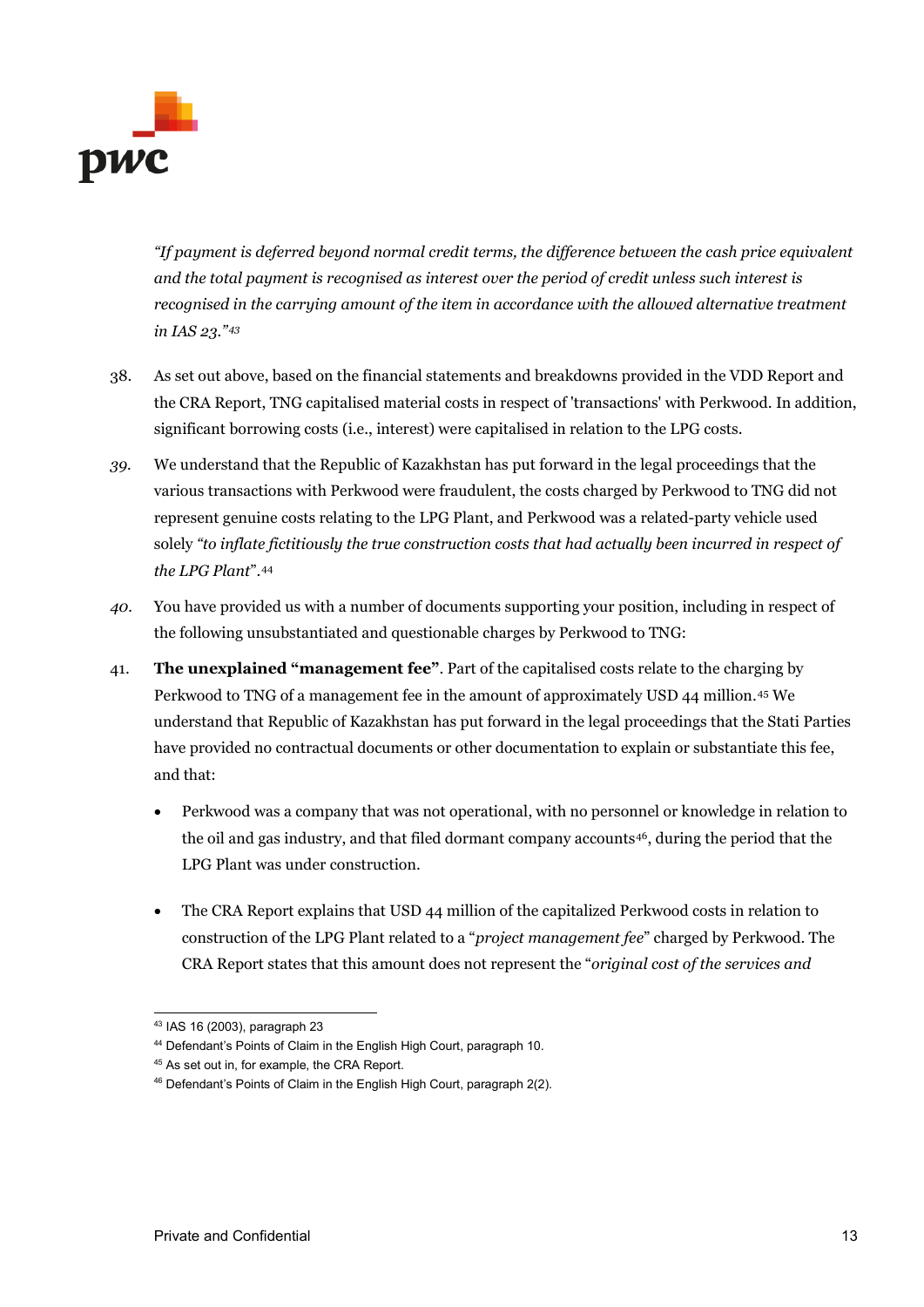

*equipment*" and "*must be deducted from TNG's total capital expenses reflected in its financial systems and statements*".[47](#page-13-0)

- An expert report prepared by TGE dated 17 January 2017 (the "**TGE Report**")[48](#page-13-1) notes that the Perkwood SPA does not provide for any project management fees.[49](#page-13-2)
- In proceedings between the Stati Parties and Vitol, the English High Court ruled that "*it appears therefore that this "fee" was simply paid at will*."[50](#page-13-3)
- 42. **TGE Equipment mark-up (Annex 2 to the Perkwood SPA)**. Part of the capitalised costs relate to the arrangement whereby the TGE Equipment was 'resold' through a series of undisclosed relatedparty transactions resulting in an unexplained mark-up of approximately USD 58 million, as follows:
	- Annex 2 of the Perkwood SPA relates to an alleged delivery by Perkwood to TNG of the *"[p]arts of the technological machine complex 'Liquefied petroleum gas unit'"*, for a total price of USD 93.1 million.<sup>[51](#page-13-4)</sup>
	- We understand that the Stati Parties admitted that the equipment specified in Annex 2 of the Perkwood SPA (at a price of USD 93.1 million) is the TGE Equipment, i.e., the same equipment that was agreed to be delivered by TGE, the third-party manufacturer, for EUR 29.0 million based on the "**TGE Contract**".[52](#page-13-5)
	- We have been provided with the explanations provided by the Stati Parties in respect of the nature and substance of the above mark-up, and these appear different:
		- o The Stati Parties' Points of Defence in the English High Court state that the difference related to: delivery costs, loading, unloading, transportation, storage, insurance, and the difference in USD and EUR prices.[53](#page-13-6)

<span id="page-13-0"></span> <sup>47</sup> CRA Report, paragraph 61.

<sup>48</sup> Instructed by the Republic of Kazakhstan, submitted in the English High Court.

<span id="page-13-2"></span><span id="page-13-1"></span><sup>49</sup> TGE Expert Report on the LPG Plant construction on the Borankol field dated 12.01.2017, paragraph 103.

<span id="page-13-3"></span><sup>&</sup>lt;sup>50</sup> Vitol FSU B.V. vs Ascom Grup SA [2014] EWHC Commercial Division, [2014] 506, par. 39.

<span id="page-13-4"></span><sup>51</sup> Perkwood SPA, Annex 2.

<span id="page-13-5"></span> $52$  Claimants' Points of Defence before the English High Court of Justice dated 26.09.2017, paragraph 16, with reference to the Defendant's Points of Claim before the English High Court of Justice dated 01.08.2017, paragraph 11.

<span id="page-13-6"></span><sup>53</sup> Claimants' Points of Defence before the English High Court of Justice dated 26.09.2017, paragraphs 16.2.3 – 16.2.5.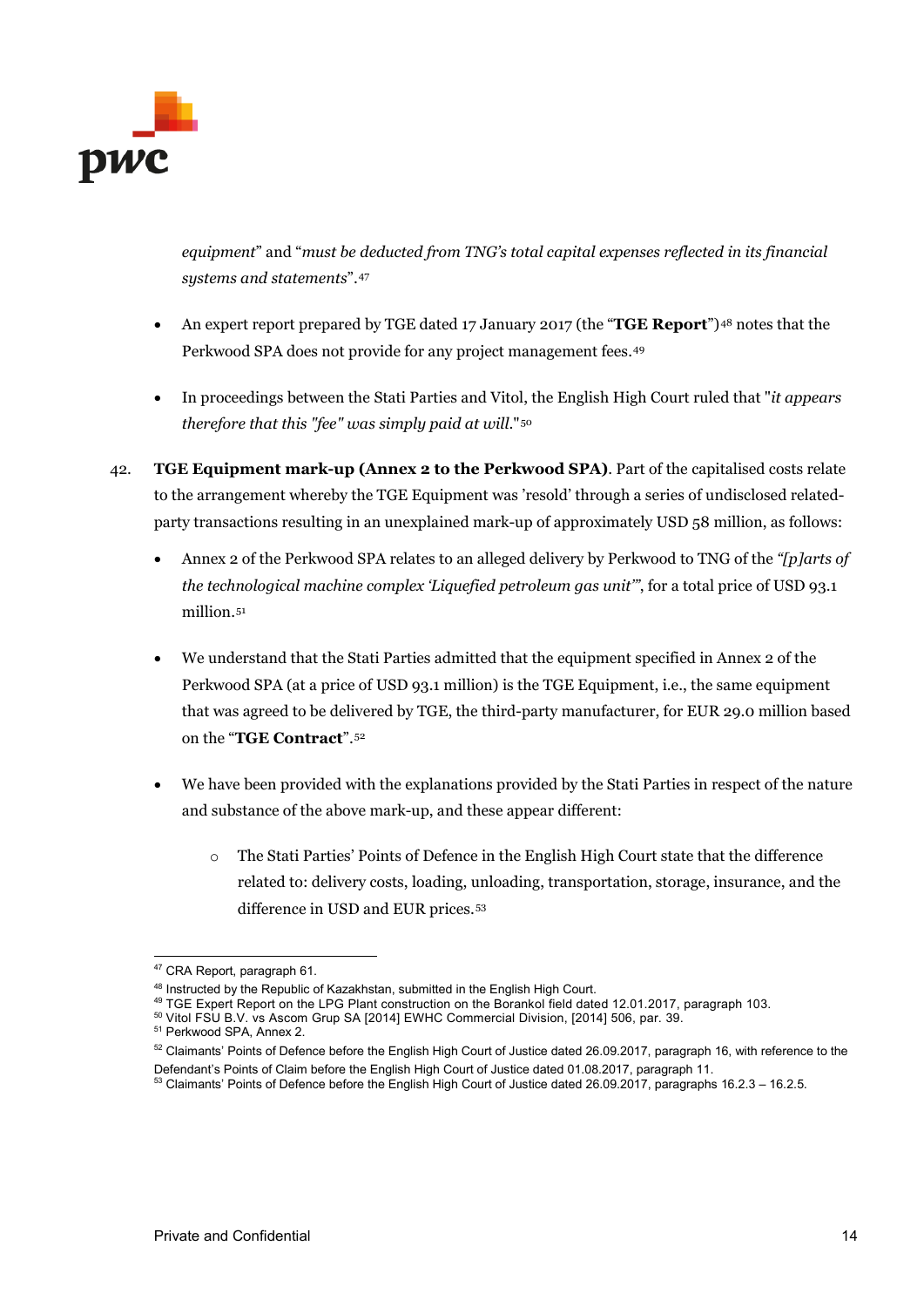

- $\circ$  The Stati Parties' submission in the Dutch proceedings stated on 22 June 2018 that the mark-up of USD 58 million could be explained by transport costs and *"costs for storage and insurance*".[54](#page-14-0)
- $\circ$  The Stati Parties' later submission in the Dutch proceedings dated 16 April 2019 explained the mark-up as "*the budgeted costs for freight, insurances and services, calculated by companies related to Stati et al. that had staff on their books; the EUR/USD currency conversion of the prices for the TGE components; and the mark-up on the "management fee*"".[55](#page-14-1)
- We understand that the Stati Parties agree that "*costs of freight, storage and insurance…*[of] *USD 4.9 million* [were] *paid by TNG for all components which had been, or were being, installed as of December 2009*.*"[56](#page-14-2)*
- The TGE Report concluded that "[t]*he difference in purchase price of 58 million USD is considerable and impossible to explain*".[57](#page-14-3)
- 43. **Amounts in respect of "additional equipment" (Annex 14 to the Perkwood SPA)**. A further unexplained mark-up appears to be factored in in Annex 14 (dated 2 December 2008) to the Perkwood SPA. Annex 14 of the Perkwood SPA is in respect of the purchase of certain equipment, and:
	- Republic of Kazakhstan has put forward in the legal proceedings that equipment 'sold' by Perkwood to TNG pursuant to Annex 14 to the Perkwood SPA was not (and/or could not legitimately have been) required for the construction of the LPG Plant and this remains unexplained by the Stati Parties.[58](#page-14-4) The total value of Annex 14 is approximately USD 31 million.
	- The TGE Report concludes that "[t]*he above mentioned equipment* [some of the equipment listed in Annex 14] *is already covered by Annex 2 of the Perkwood Agreement. From a technical point of view, it does not make sense to purchase this equipment as redundant spare parts. Also, in*

<span id="page-14-1"></span><span id="page-14-0"></span><sup>&</sup>lt;sup>54</sup> The Stati Parties pleading notes to the Amsterdam Court of Appeal Civil hearing, dated 22.06.2018, paragraph 88.<br><sup>55</sup> The Stati Parties' motion after interim judgement dated 16.04.2019 in the Dutch proceedings, paragr <sup>56</sup>The Stati Parties' motion after interim judgement dated 16.04.2019 in the Dutch proceedings, paragraph 438.

<span id="page-14-3"></span><span id="page-14-2"></span><sup>57</sup> TGE Expert Report on the LPG Plant construction on the Borankol field dated 12.01.2017, paragraphs 60 and 105.

<span id="page-14-4"></span><sup>58</sup> We understand that the Stati Parties argue (see the Stati Parties' pleading notes dated 22.06.2018 in the Dutch proceedings, paragraph 90) that the advance payment made by TNG to Perkwood in respect of Annex 14 to the Perkwood SPA were part of an alleged set-off arrangement that was executed in February 2010 and therefore after the reporting date of 31 December 2009.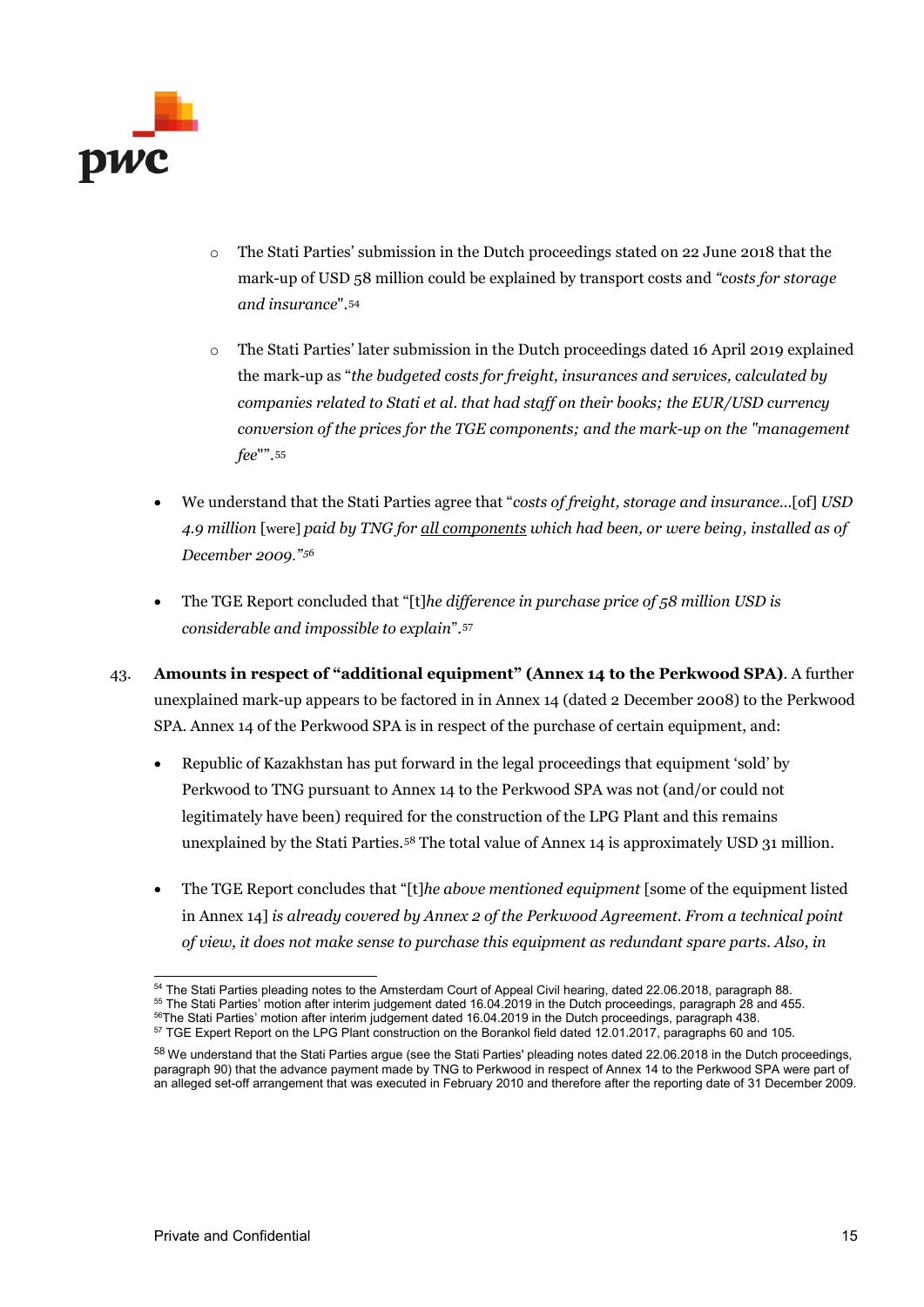

*comparison to the overall price TGE charged for entire equipment, the purchase price of items 1- 3 of Annex 14 of the Perkwood Agreement (21 million USD) is excessively high for being spare parts*."[59](#page-15-0)

44. A core principle of IFRS is that transactions need to be reported by their substance, and not just by their legal form. This is explained in, for example, the Conceptual Framework for Financial Reporting:

"*In many circumstances, the substance of an economic phenomenon and its legal form are the same. If they are not the same, providing information only about the legal form would not faithfully represent the economic phenomenon*"[60](#page-15-1)

- 45. Assuming that the transactions with Perkwood were capitalised by TNG, including all the various markups (as suggested for example, by the analysis in the CRA Report which concludes that the management fees of USD 44 million was capitalised by TNG in respect of Perkwood) we conclude the following.
- 46. Based on the information above, the substance and nature of a significant proportion of the costs capitalised by TNG in relation to the Perkwood transactions remains in our view unexplained (and where explanations are provided, these differ and are unsubstantiated). In the absence of explanations and substantiations these various mark-ups (the unexplained management fee, TGE equipment markup and "additional equipment" per Annex 14 of the Perkwood SPA) would not qualify as IAS 16 Qualifying Costs (i.e. would not represent a *"purchase price"* or *"costs directly attributable to bringing the asset to the location and condition necessary for it to be capable of operating"[61](#page-15-2)*) and should not have been capitalised as part of the LPG Plant construction costs on TNG's balance sheet. In addition borrowing costs in respect of these inflated costs should not have been capitalised.
- *47.* Accordingly, TNG's audited Combined Statements and Company Statements as of 31 December 2006, 2007, 2008 and 2009, and TNG's Combined Interim Statements and Company Interim Statements as of 30 June 2008 would not meet the requirements of IAS 16 by including unexplained material "markups" that do not represent IAS 16 Qualifying Costs (and capitalised interest thereon).

# **Materiality of misstatements (IAS 1 "Presentation of Financial Statements"), and users affected**

<span id="page-15-0"></span> <sup>59</sup> TGE Report, paragraph 107.

<span id="page-15-1"></span><sup>60</sup> Conceptual Framework for Financial Reporting 2018, paragraph 2.12.

<span id="page-15-2"></span><sup>61</sup> IAS 16 (2003), paragraph 15.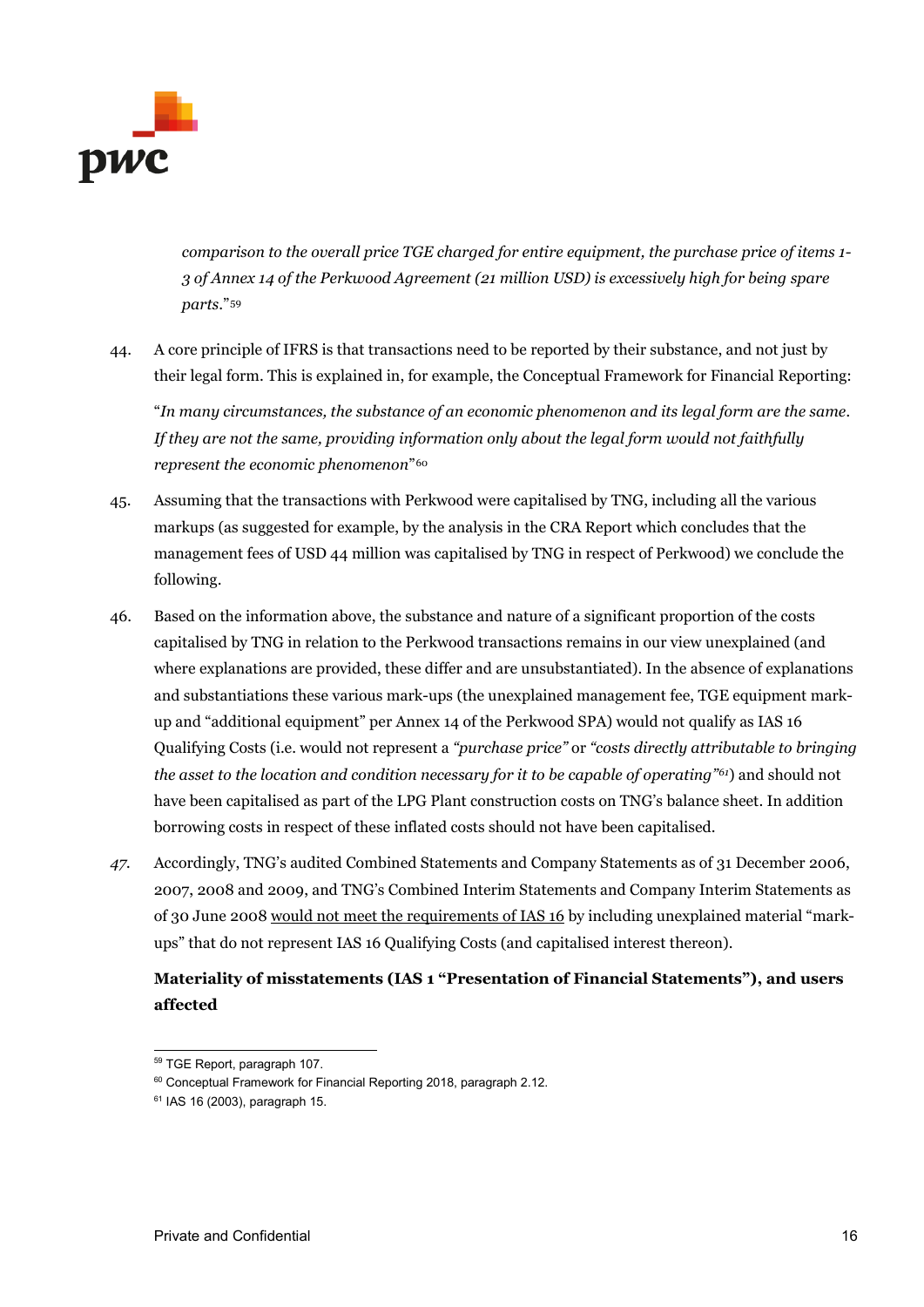

48. According to IAS 1 "Presentation of Financial Statements":

*"Material Omissions or misstatements of items are material if they could, individually or collectively, influence the economic decisions of users taken on the basis of the financial statements. Materiality depends on the size and nature of the omission or misstatement judged in the surrounding circumstances. The size or nature of the item, or a combination of both, could be the determining factor".[62](#page-16-0)*

- 49. We have been provided with, inter alia, the following documents relying on (or explicitly referring to) the construction costs of the LPG Plant reported in TNG's financial statements:
	- The Information Memorandum;
	- The VDD Report;
	- KMG Indicative Bid;
	- The Award (to the extent it relied on the KMG offer in turn relying on the Information Memorandum and the financial statements).
- 50. In relying on TNG's financial statements, both the preparers, and the users of the above documents:
	- were not informed that Perkwood was a related party of TNG. IAS 24 does not have a materiality threshold, and this misrepresentation is material to the financial statements.
	- were not informed of the nature and substance of the various mark-ups charged by Perkwood to TNG as set out above, which you claim are fraudulent and unexplained and do not relate to the actual costs of the LPG Plant.
- 51. On this basis, the financial statements are materially misstated and contrary to the audit opinions, the financial statements have not therefore "*presented fairly, in all material respects, the financial position ... and ... financial performance*"<sup>[63](#page-16-1)</sup> of the company. The users seeking to rely on these financial statements would be relying on information that is materially misstated.

 <sup>62</sup> IAS 1(2003), paragraph 11.

<span id="page-16-1"></span><span id="page-16-0"></span><sup>&</sup>lt;sup>63</sup> Audit opinion by Deloitte dated 27 March 2007, and Audit opinion by KPMG dated 31 March 2009.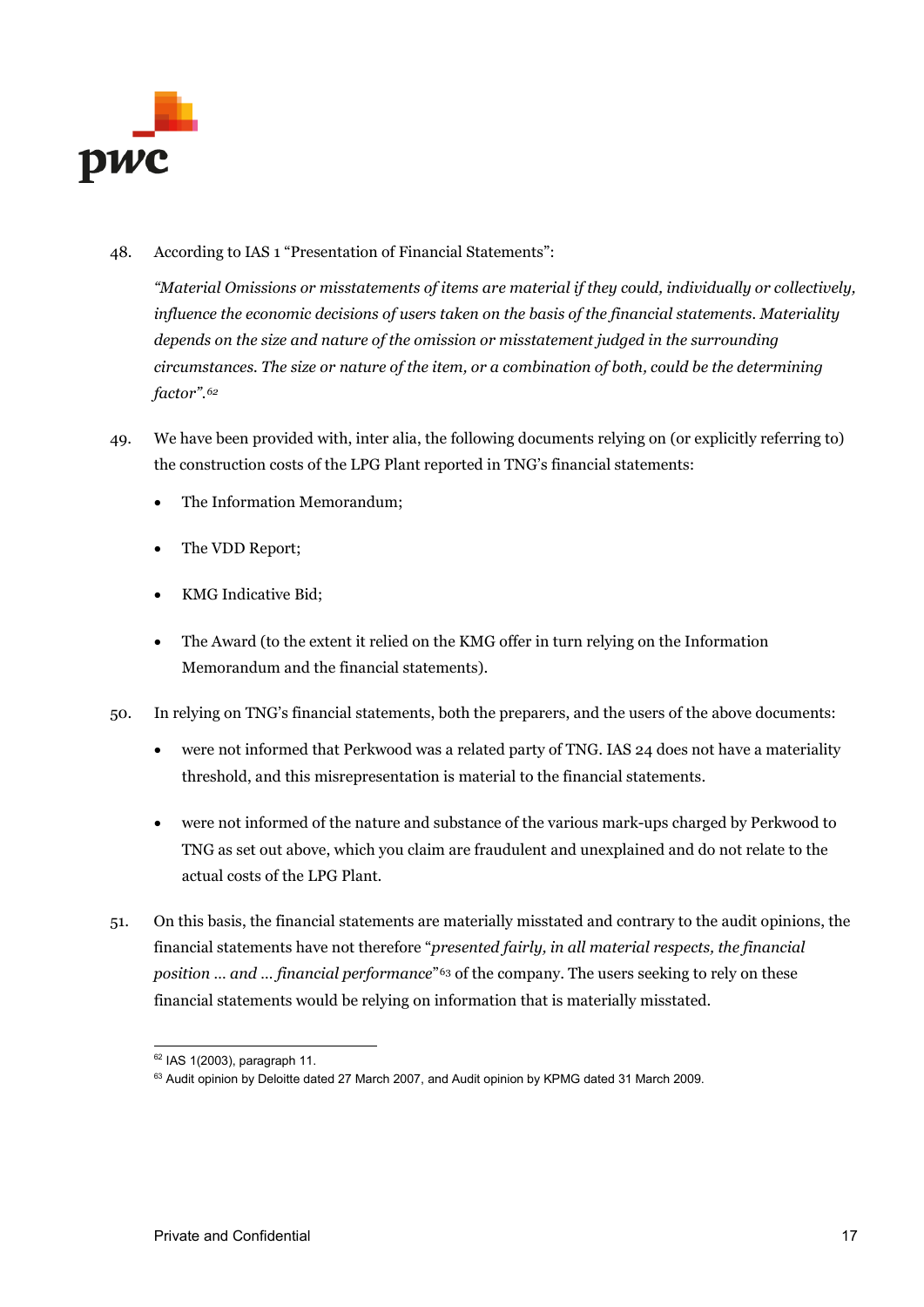

#### **False representations provided to the auditors**

- 52. Based on the information contained in the representation letters that we have been provided with<sup>[64](#page-17-0)</sup> and on the deposition testimony of Mr Lungu, TNG's auditors were provided with false representations as to Perkwood's status as an unrelated party., According to Mr Lungu, due to these false representations *"KPMG doesn't include Perkwood's contracts in the list of transactions with…other related parties"[65](#page-17-1)* in the financial statements.
- 53. For example, in the management representation letter addressed to KPMG in respect of TNG's Combined Interim Statements and Company Interim Statements as of 30 June 2008 (which did not disclose Perkwood as a related party), management confirmed that "*Appendix 2 to this letter is a complete list of the Company's direct and indirect subsidiaries and associates, and other related parties* [per IAS 24]", and "*[*w*]e confirm the completeness of the information provided to you regarding the identification of related parties and regarding transactions with such parties that are material to the financial statements*".[66](#page-17-2) Appendix 2 to the letter does not include Perkwood as a related party. The same or very similar wording is included in other management representation letters provided to us in respect of TNG's Company Statements or Combined Statements.<sup>[67](#page-17-3)</sup>
- 54. Mr Lungu confirmed in his deposition that in providing such management representations to the auditors, "*the failure to disclose Perkwood as a related party renders…the confirmations…to be materially false*".[68](#page-17-4)

## **Conclusion as to the overall reliability of the audited Company Statements and Combined Statements**

- 55. Based on the documents and information provided to us, TNG's audited Combined Statements and Company Statements as of 31 December 2006, 2007, 2008 and 2009, and TNG's Combined Interim Statements and Company Interim Statements as of 30 June 2008, inter alia:
	- Do not meet the requirements of IAS 24 "Related Party Disclosures". The financial statements are materially misstated on this basis.

<span id="page-17-1"></span><span id="page-17-0"></span> <sup>64</sup> See list in Annex 1.

<sup>&</sup>lt;sup>65</sup> Lungu deposition transcript, page 157, lines 14-18.

<sup>66</sup> Management representation letter in respect of TNG's interim financial statements as of 30 June 2008.

<span id="page-17-3"></span><span id="page-17-2"></span><sup>&</sup>lt;sup>67</sup> Refer to Annex 1.

<span id="page-17-4"></span><sup>&</sup>lt;sup>68</sup> Lungu deposition transcript, page 200, lines 16-25, page 201, lines 1-4.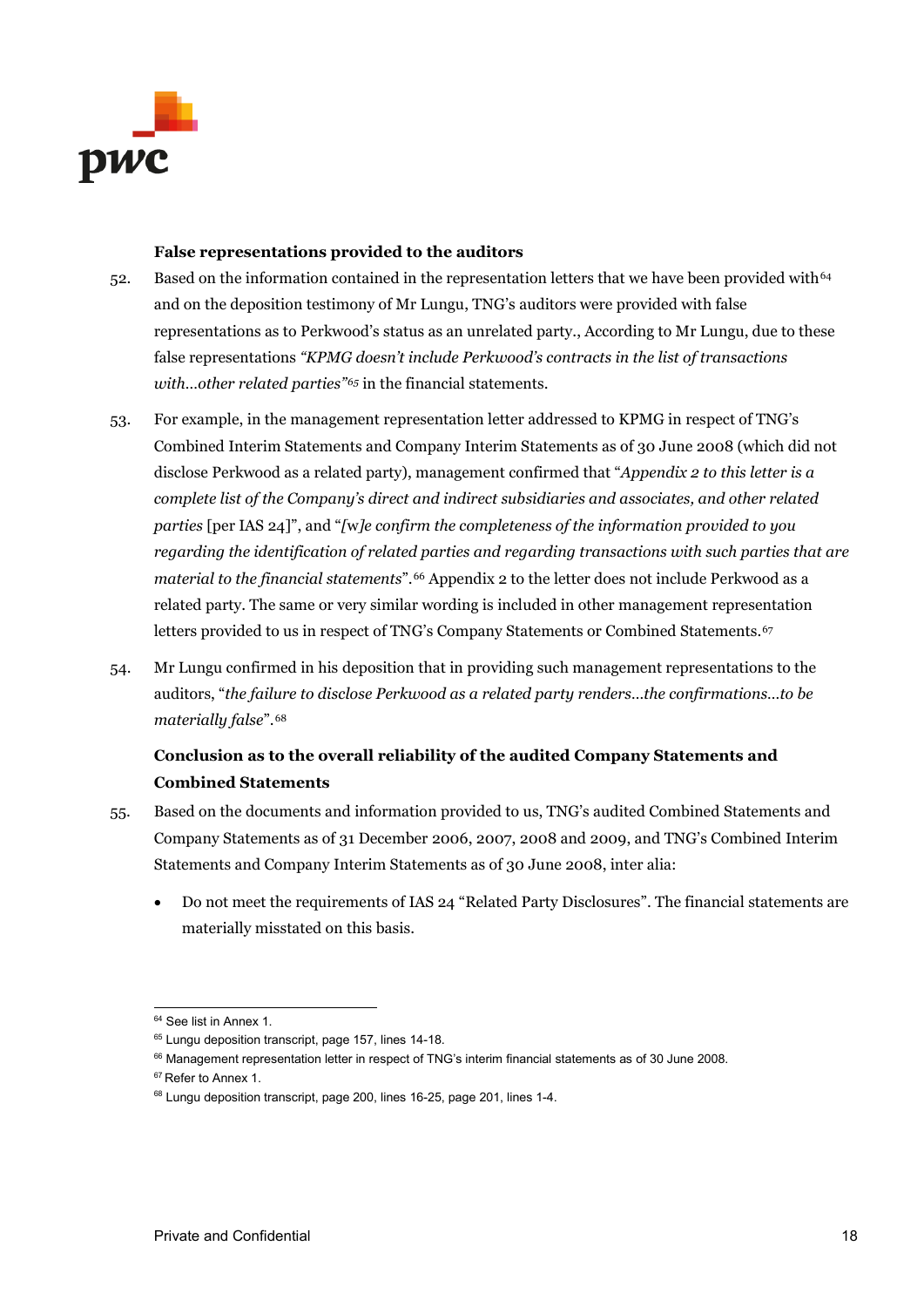

- Would not meet the requirements of IAS 16 "Property, Plant and Equipment" if the various markups remained unexplained and unsubstantiated, and therefore, did not represent by substance (rather than legal form), costs related to the LPG construction. This means that the requirements of IAS 16 "Property, Plant and Equipment" would also be breached. Based on the value of the various mark-ups (as set out above), the misstatement is material in respect of each such mark-up.
- 56. Based on the information contained in the management representation letters and on Mr Lungu's deposition, false representations were given to the auditors at the time of the audit(s) during the Period<sup>[69](#page-18-0)</sup> in respect of the related-party nature of Perkwood. Such false representations, especially to the extent these were intentional, seriously compromise the integrity of TNG's management (and management of the Companies in respect of the Combined Statements) and the extent to which an auditor would be prepared to rely on representations by TNG's management.
- 57. Taking into account the matters above and based on the documents and information provided, each of the material misstatements and the serious impairment of the integrity of TNG's management would render TNG's audited Combined Statements and Company Statements,[70](#page-18-1) unreliable.

Yours faithfully

*VLe* 

Anastasia Malyugina Director, PricewaterhouseCoopers LLP

goele

Timothy J Allen Partner, PricewaterhouseCoopers LLP

The Curriculum Vitae of Timothy J Allen is provided in Annex 3. The Curriculum Vitae of Anastasia Malyugina is provided in Annex 4.

<span id="page-18-1"></span><span id="page-18-0"></span><sup>69</sup> Based on the list of Management Representation letters provided to us, set out in Annex 1. <sup>70</sup> Which are prepared by management.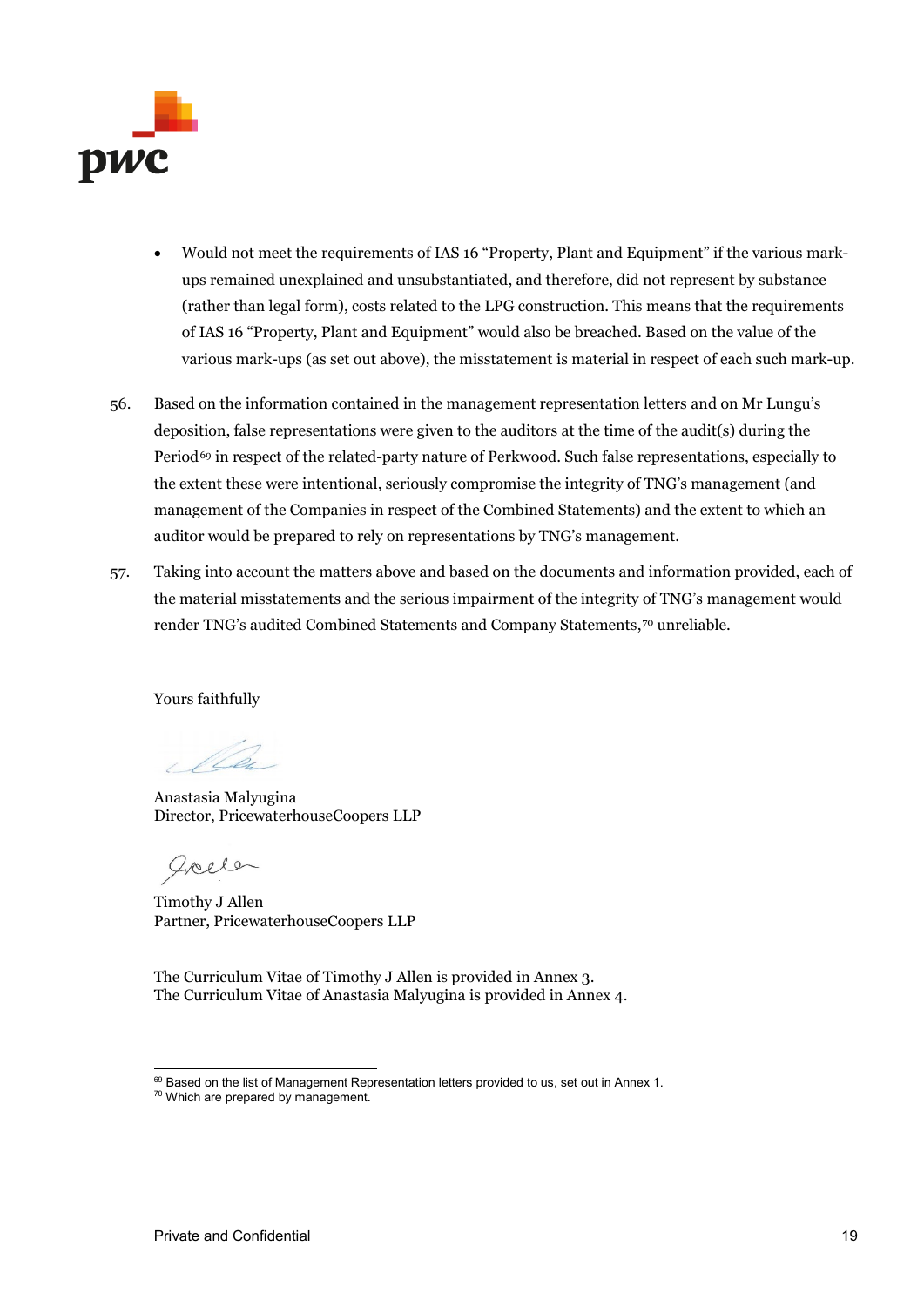

# *Annex 1. List of documents provided*

#### **TNG's financial information**

- TNG's audited Company Statements and audited Combined Statements for the years ending 31 December 2006, 2007, 2008 and 2009 prepared under IFRS together with the respective Independent Auditors' Reports by Deloitte (2006) and KPMG (2007, 2008 and 2009).
- TNG's Company Interim Statements and Combined Interim Statement for six months ending 30 June 2008, together with a review by KPMG Audit LLC dated 25 August 2009.

#### **Management Representation Letters**

- Management representation letter in respect of TNG's Company Statements as at 31 December 2007.
- Management representation letter in respect of TNG's Company Statements as at 30 June 2008, dated 05 August 2008.
- Management representation letters in respect of TNG's Company Statements as at 30 June 2009, dated 25 August 2009.
- Management representation letter in respect of TNG's Company Statements as at 31 December 2009, dated 25 May 2010.
- Management representation letters in respect of the Combined Statements as at 31 December 2007, dated 07 April 2008.
- Management representation letter in respect of the Combined Statements as at 30 June 2008, dated 15 August 2008.
- Management representation letters in respect of the Combined Statements as at 30 September 2008, dated 11 November 2008.
- Management representation letter in respect of the Combined Statements as at 31 March 2009, dated 10 June 2009.
- Management representation letter in respect of the Combined Statements as at 30 September 2009, dated 17 November 2009 to clarify the going concerns prospects of the company.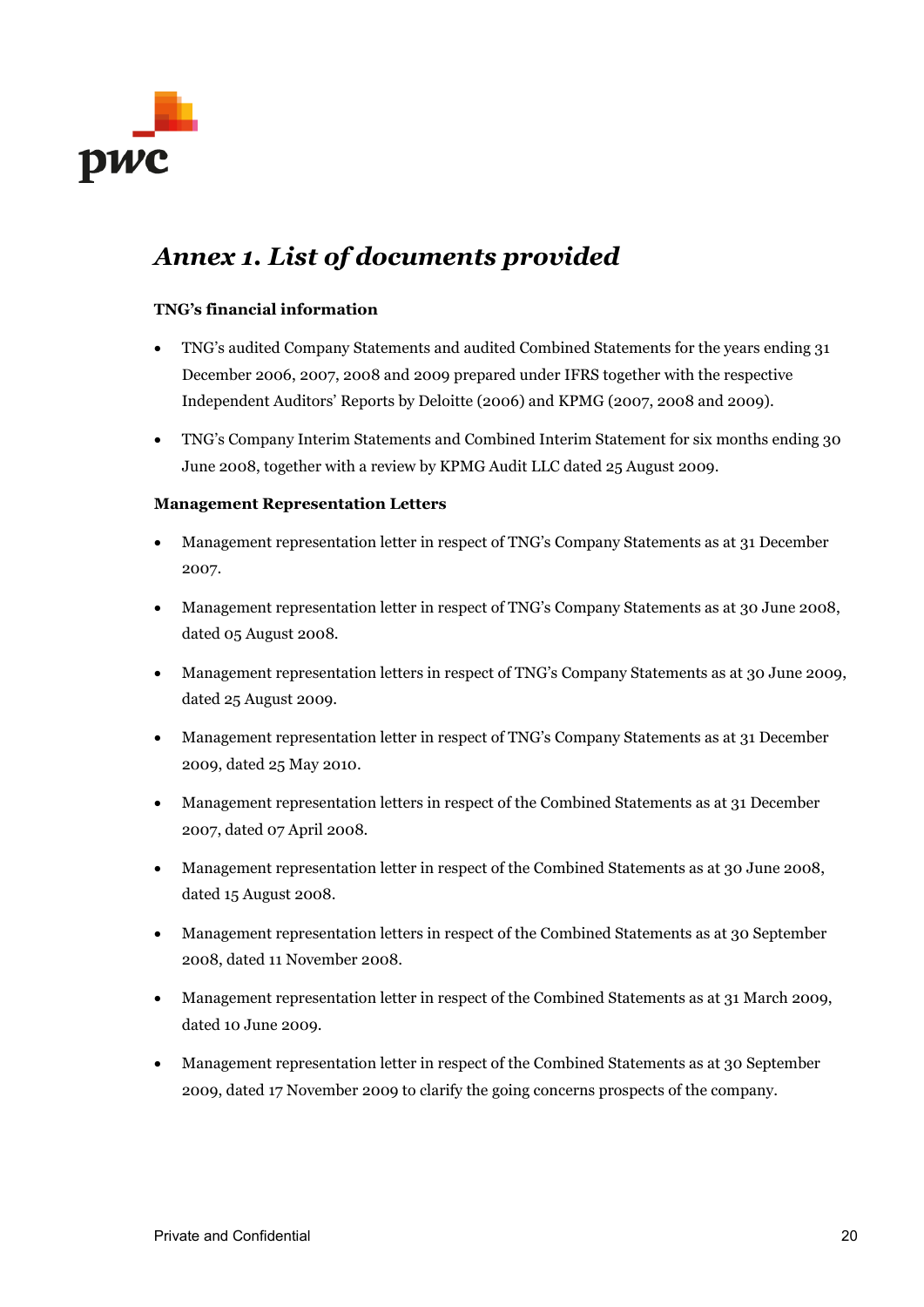

• Management representation letter in respect of the Combined Statements as at 30 September 2009, dated 14 December 2009.

#### **Legal submissions, witness statements and records of deposition**

- SCC Arbitration V (116/2010) Award dated 19 December 2013.
- Fifth Witness Statement of Patricia Nacimiento, dated 13 January 2017, on behalf of the defendant, The Republic of Kazakhstan in the Arbitration proceedings CL‐2014‐000070.
- Claimant's Points of Defence, dated 26 September 2017, in the Arbitration proceedings CL-2014-000070.
- Defendant's Points of Claim dated 1 August 2017, in the English High Court of Justice CL-2014- 000070.
- Claimants' Dramatis Personae, in the ECT Arbitration proceedings CL‐2014‐000070.
- Submission after Interim Judgement, dated 16 April 2019, to the Amsterdam Appeal Court in the proceedings 200.224.067/1.
- Affidavit of Matthew Kirkland dated 9 May 2019 in relation to the Deposition of Mr. Artur Lungu on 3 April 2019.
- Witness Statement of Artur Victor Lungu dated 11 October 2013 in the matter of *Ascom Grup S.A. v Vitol FSU B.V.*
- Transcript of the Oral Videotaped Deposition of Artur Lungu, dated 3 April 2019.
- Reasons for Judgement, dated 29 August 2014 in the matter of *Ascom Grup S.A. v Vitol FSU B.V.*
- Pleading notes for the Amsterdam Court of Appeal Civil hearing, dated 22 June 2018.

#### **Perkwood**

- Sale and Purchase Agreement No. 01/01\_TNG\_PRK, dated 17 February 2006 including Annex 1 16 and Additional Agreements 1- 11.
- Certificate of Incorporation under the Companies Act 1985 for Perkwood Investment Limited, dated 14 September 2005.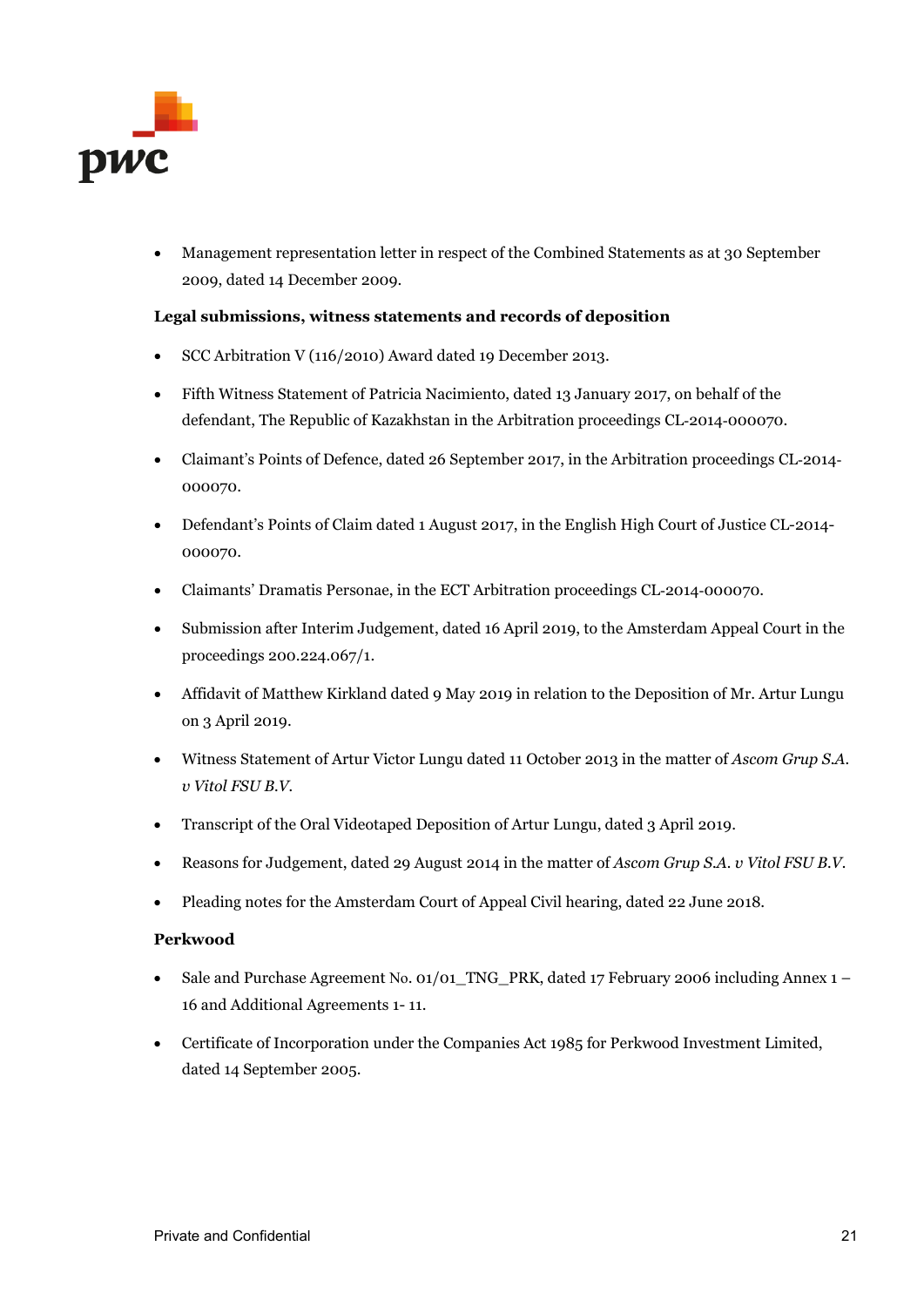

- Powers of Attorney issued to Mr Gabriel Stati and Mr Anatolie Stati by Perkwood Investment Limited for one year from the issue date, dated 02 November 2005.
- Powers of Attorney issued to Mr Gabriel Stati and Mr Anatolie Stati by Perkwood Investment Limited for one year from the issue date, dated 14 September 2006.
- Powers of Attorney issued to Mr Gabriel Stati and Mr Anatolie Stati by Perkwood Investment Limited expiring 14 September 2008, dated 22 August 2007.
- Powers of Attorney issued to Mr Gabriel Stati and Mr Anatolie Stati by Perkwood Investment Limited expiring 14 September 2009, dated 26 August 2008.
- Powers of Attorney issued to Mr Anatolie Stati by Perkwood Investment Limited expiring 14 September 2010, dated 20 August 2009.
- TGE Contract NO.1960/06 between Azalia Ltd, Ascom Grup S.A. and TGE, dated 31 January 2006.

#### **Expert reports, memorandums, letters**

- KPMG Kazakhstan Tax & Advisory LLC Draft Vendor Due Diligence Report, dated 29 August 2008.
- Expert Report of Charles River Associates in the matter of Ascom Grup S.A. v Vitol FSU B.V., dated 11 October 2013.
- Expert Report of Dipl. Ing. Ernst Kallweit of TGE, on behalf of the Defendant, The Republic of Kazakhstan in the Arbitration proceedings CL‐2014‐000070, dated 12 January 2017.
- Deloitte Expert Report, dated 12 January 2017.
- Expert Opinion with respect to transfer pricing aspects of the legal proceedings in connection with the arbitration by Deloitte GmbH, dated 19 June 2018.
- Expert Opinion of Steef Huibregtse by TPA Global, dated 6 February 2019.
- Confidential Information Memorandum prepared by Renaissance Capital, dated August 2008.
- Letter from KMG forming the Indicative Bid, dated 25 September 2008.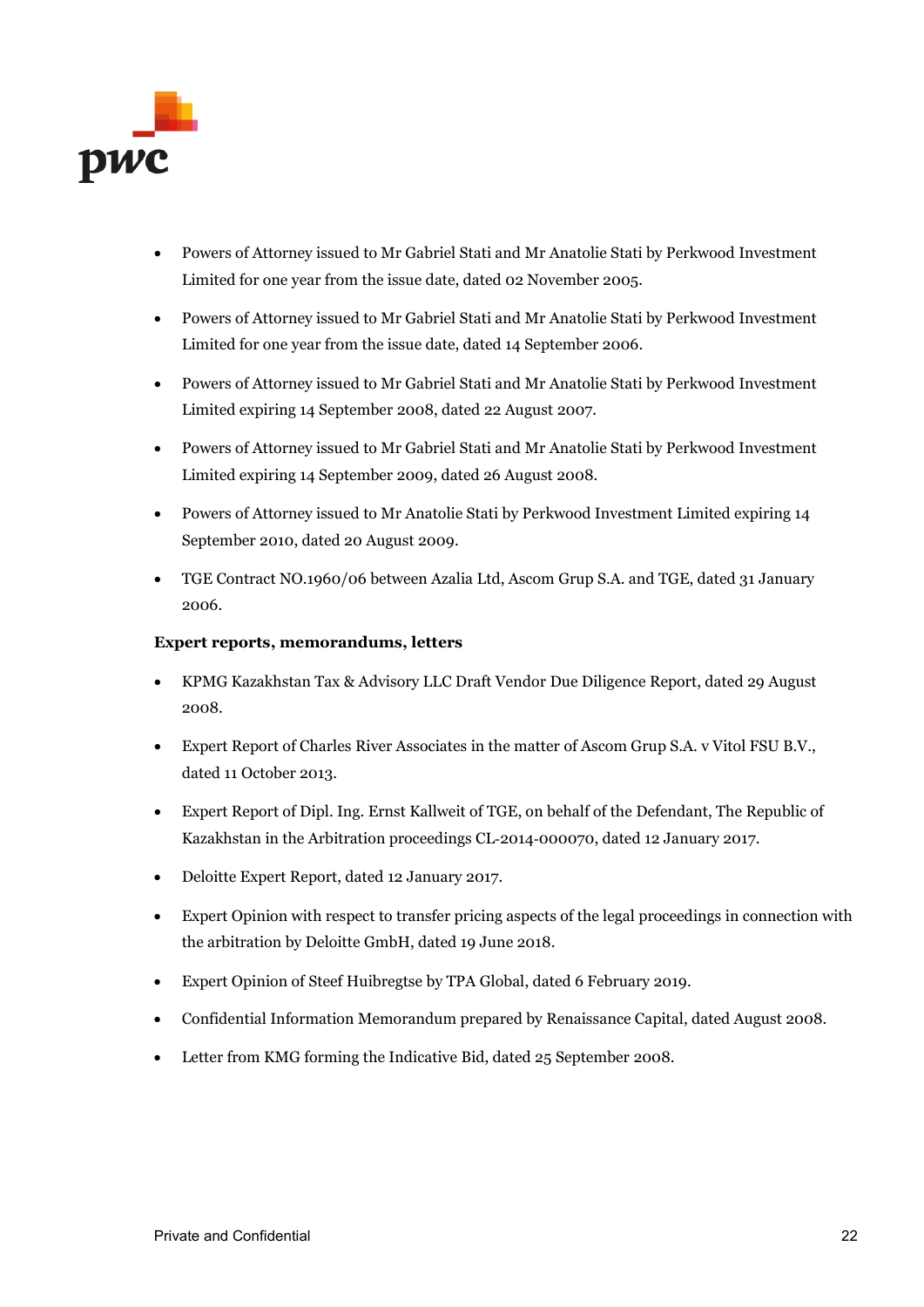

#### **Accounting standards**

- Conceptual Framework for Financial Reporting 2018
- IAS 1 (Revised 2005) Presentation of Financial Statements.
- IAS 16 (2004) Property, Plant and Equipment.
- IAS 24 (2004) Related Party Disclosures.

#### **Laws of the Republic of Kazakhstan**

- The Law of the Republic of Kazakhstan dated February 28, 2007 N 234 "On accounting and financial reporting".
- The Law of the Republic of Kazakhstan dated November 22, 2005 No. 88-III "On the Republican Budget for 2006".
- The Law of the Republic of Kazakhstan dated December 8, 2006 No. 194-III "On the Republican Budget for 2007".
- The Law of the Republic of Kazakhstan dated December 6, 2007 No. 8-IV "On the Republican Budget for 2008".
- The Law of the Republic of Kazakhstan dated December 4, 2008 No. 96-IV 3PK "On the Republican Budget for 2009-2011".
- The Law of the Republic of Kazakhstan dated January 31, 2006 No. 124-III "On Private Enterprise".

#### **Exchange Rates**

- Official rates of the National Bank of the Republic of Kazakhstan at December 31, 2006.
- Official rates of the National Bank of the Republic of Kazakhstan at December 31, 2007.
- Official rates of the National Bank of the Republic of Kazakhstan at December 31, 2008.
- Official rates of the National Bank of the Republic of Kazakhstan at December 31, 2009.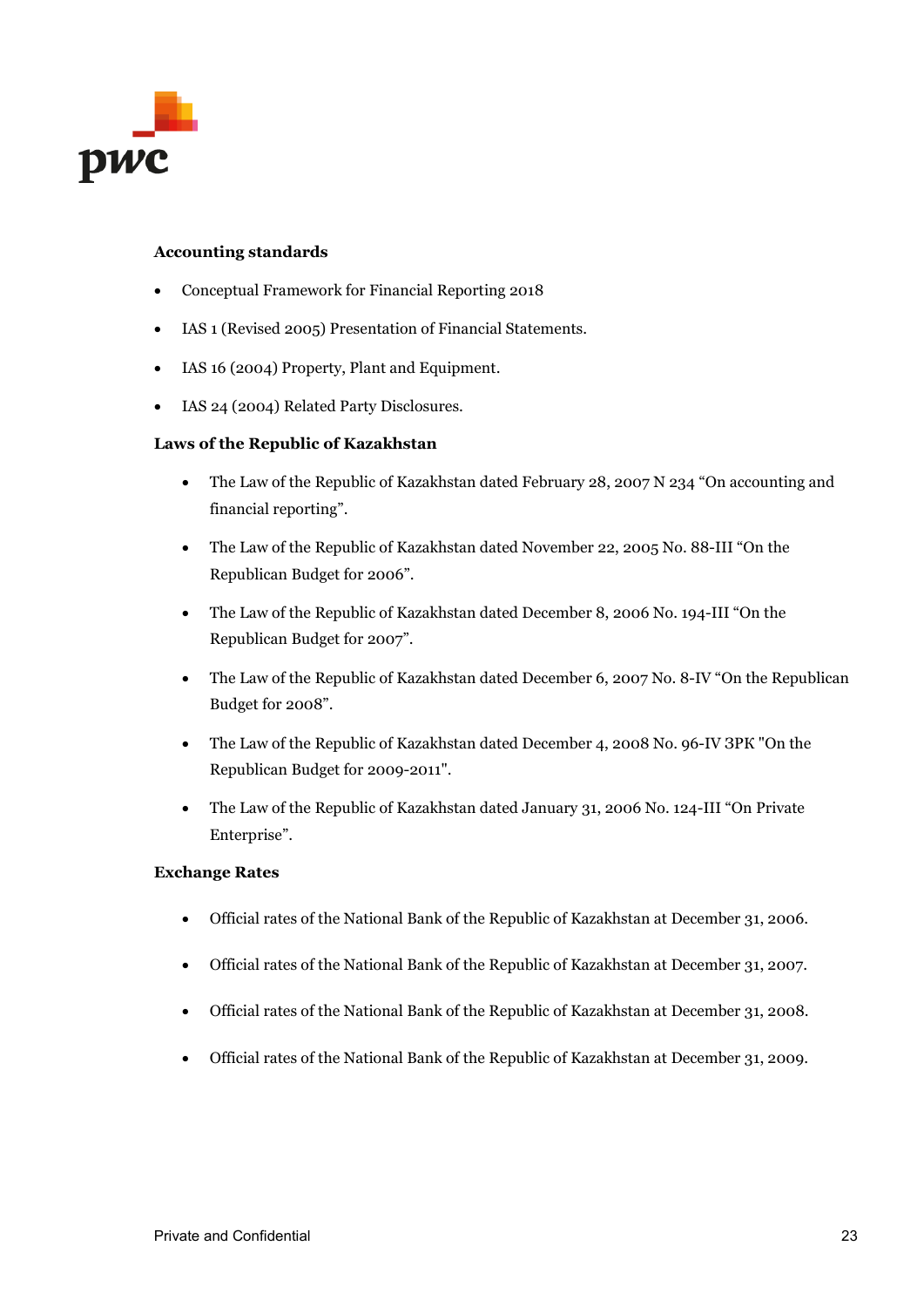

# *Annex 2. Supporting tables*

#### **Table 1: Disclosure of the LPG asset class in the financial statements**

|              | <b>Combined Statements</b> |                | <b>TNG Company Statements</b> |                |  |
|--------------|----------------------------|----------------|-------------------------------|----------------|--|
| Year         | <b>Additions</b>           | <b>Balance</b> | <b>Additions</b>              | <b>Balance</b> |  |
|              | (US\$)                     | (US\$)         | (US\$)                        | (US\$)         |  |
| $2006^{71}$  | 7,383,819                  |                | 7,383,819                     |                |  |
| 2007         | 135, 146, 220              | 142,530,039    | 135, 146, 220                 | 142,530,039    |  |
| 2008         | 80,635,646                 | 223, 165, 685  | 80,635,646                    | 223, 165, 685  |  |
| 200972       | 21,327,427                 | 244,493,112    | 24,918,428                    | 248,084,113    |  |
| <b>Total</b> | 244,493,112                |                | 248,084,113                   |                |  |

| <b>Total</b>                                                                                                     | 244,493,112 |            |         | 248,084,113       |         |  |  |  |
|------------------------------------------------------------------------------------------------------------------|-------------|------------|---------|-------------------|---------|--|--|--|
| Source: Audited Combined Financial Statements for the years ended December 31 2007, 2008 and 2009, Note 18 and   |             |            |         |                   |         |  |  |  |
| Tolkynneftegaz LLP Audited Financial Statements for the years ended December 2007, 2008 and 2009, Note 16.       |             |            |         |                   |         |  |  |  |
| Table 2: LPG as a proportion of PPE and total assets in 2009<br><b>Combined Statements</b><br><b>TNG Company</b> |             |            |         |                   |         |  |  |  |
|                                                                                                                  |             |            |         | <b>Statements</b> |         |  |  |  |
|                                                                                                                  |             | <b>USD</b> | LPG     | <b>USD</b>        | LPG     |  |  |  |
|                                                                                                                  |             |            |         |                   |         |  |  |  |
|                                                                                                                  |             |            | as % of |                   | as % of |  |  |  |

*Source:* Audited Combined Financial Statements for the year ended December 31 2009 and Tolkynneftegaz Audited Financial Statements for the year ended December 31 2009.

**Total PPE** 619,413,051 **39%** 518,922,084 **48% Total Assets** 1,031,267,429 **24%** 674,954,746 **37%**

**(at historic cost)**

<span id="page-23-0"></span> $^{\text{71}}$  This amount is included as a comparable in the 2007 TNG Company Statements and Combined Statements. We note that the 2006 statements do not present this amount as an addition in the PPE Note to the 2006 Combined Statements or TNG Company Statements. The 2006 Combined Statements and TNG Company Statements include advance payments of USD 79,119,153 for the construction of a liquid petroleum gas plant.

<span id="page-23-1"></span><sup>&</sup>lt;sup>72</sup> We note that the Company Statements and Combined Statements disclose different amounts in 2009 in relation to the LPG asset class. The accounts do not contain an explanation for this difference.